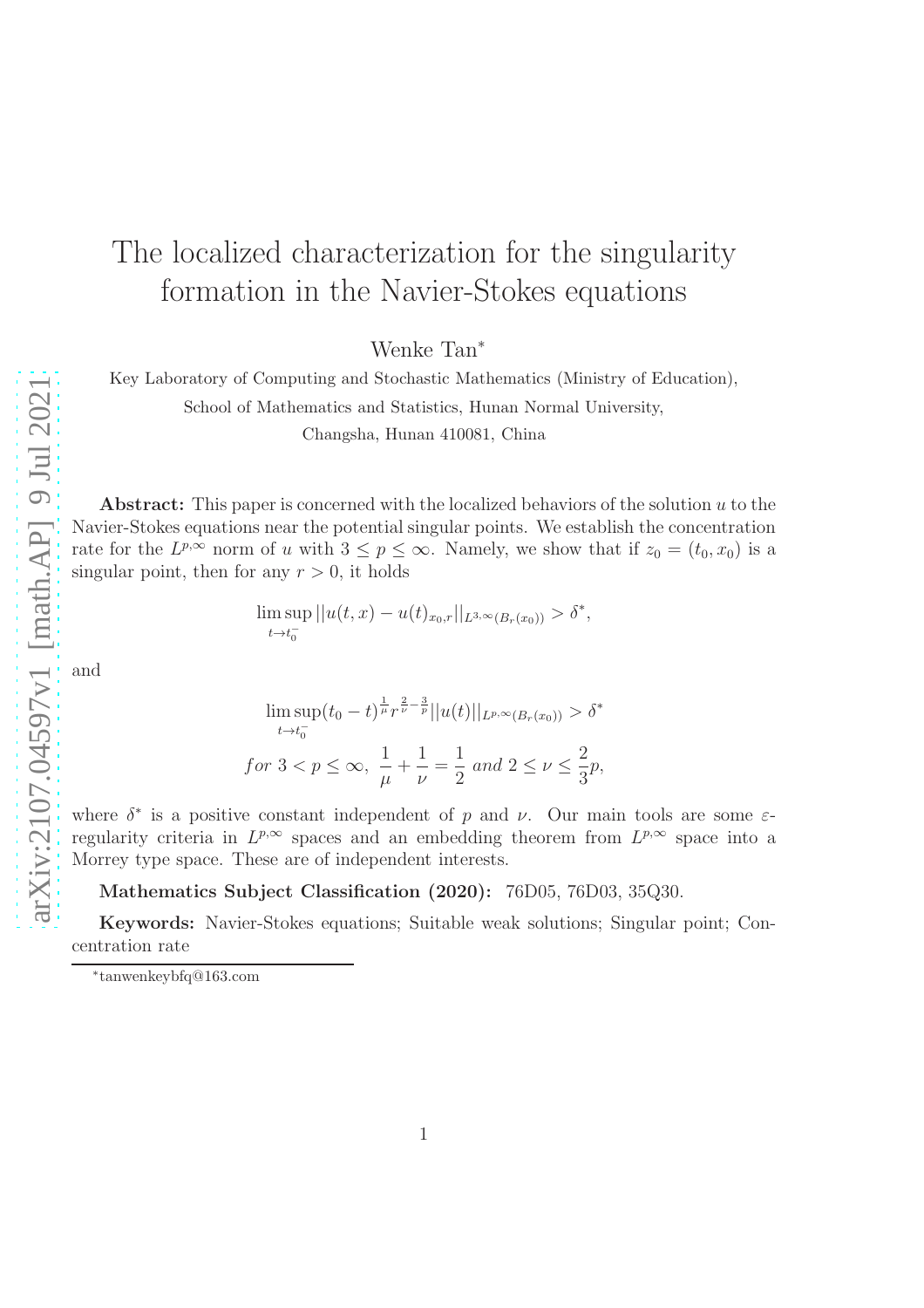## 1 Introduction

We consider the concentration phenomenon near the potential singularity for the three dimensional incompressible Navier-Stokes equations

<span id="page-1-0"></span>
$$
\begin{cases}\n\partial_t u - \Delta u + u \cdot \nabla u + \nabla P = 0, \\
\nabla \cdot u = 0, \\
u(0, x) = u_0(x)\n\end{cases}
$$
\n(1.1)

where the unknowns  $u, P$  denote the velocity vector field, pressure respectively.

It is well-known that if  $u_0$  is smooth enough, then problems  $(1.1)$  have a unique regular solution on  $[0, T)$  for some  $T > 0$ ; see, for example,  $[9, 13, 14, 22, 32, 36]$  $[9, 13, 14, 22, 32, 36]$  $[9, 13, 14, 22, 32, 36]$  $[9, 13, 14, 22, 32, 36]$  $[9, 13, 14, 22, 32, 36]$  $[9, 13, 14, 22, 32, 36]$  $[9, 13, 14, 22, 32, 36]$  $[9, 13, 14, 22, 32, 36]$  $[9, 13, 14, 22, 32, 36]$  $[9, 13, 14, 22, 32, 36]$  and the references therein. The global existence and regularity problem of the Navier-Stokes equations is one of the most significant open questions in the field of partial differential equations. The case of  $\mathbb{R}^2$  was known to Leray [\[21\]](#page-19-1) in 1933. Later, the case of 2D domains with boundary was settled by Ladyzhenskaya [\[19\]](#page-19-2) in 1959. In the case  $n = 3$ , some remarkable progress has been made since the pioneering work by Leray in the 1930s. The fundamental papers of Leray [\[22\]](#page-19-0) and Hopf [\[12\]](#page-18-3) showed the global existence of weak solutions in the whole space and on bounded open domain with smooth boundary respectively. The weak solutions, called Leray-Hopf weak solutions, satisfy [\(1.1\)](#page-1-0) in the distributional sense and belong to  $L^{\infty}L^2 \cap L^2H^1$ . Moreover, the following strong global energy inequality holds

$$
||u(t)||_{L^{2}}^{2} + 2\int_{t_{0}}^{t} \int_{\mathbb{R}^{3}} |\nabla u|^{2} dx dt \leq ||u_{t}(t_{0})||_{L^{2}}^{2}, \qquad (1.2)
$$

for all  $t \in (0, \infty)$  and a.e.  $t_0 \in [0, t]$  including 0. The regularity or uniqueness of Leray-Hopf weak solutions is one of the most significant open questions in the field of partial differential equations.

To understand the weak solutions of the Navier-Stokes equations in dimension  $n = 3$ , there are various sufficient conditions to ensure the regularity of weak solutions.

Leray [\[22\]](#page-19-0) shown that for  $3 < p \leq \infty$ , there exists  $c_p$  such that the conditions

$$
||u(t)||_{L^{p}} < \frac{c_p}{(T-t)^{\frac{p-3}{2p}}} \tag{1.3}
$$

imply the regularity of weak solutions on [0, T]. The well-known Ladyzhenskaya-Prodi-Serrin criteria [\[20,](#page-19-3)[27,](#page-19-4)[33\]](#page-20-2) showed that if  $u \in L^q([0,T], L^p(\mathbb{R}^3))$  for  $\frac{2}{q} + \frac{3}{p} \leq 1, p > 3$  then u is regular on  $[0, T]$ . The endpoint case  $p = 3$  is more subtle. In a breakthrough paper, Es-cauriaza, Serengin and Sverak [\[8\]](#page-18-4) proved that the  $L^{\infty}L^{3}$  solutions are smooth. This result was improved by Tao  $[35]$  showed that as the solution u approaches a finite blowup time T, the critical norm  $||u(t)||_{L^3}$  must blow up at a rate  $(\log \log \frac{1}{T-t})^c$  with some absolute constant  $c > 0$ . The other endpoint case  $p = \infty$  was generalized by Kozono and Taniuchi. In [\[16\]](#page-18-5), they proved that  $u \in L^2([0,T]; BMO(\mathbb{R}^3))$  implies the regularity of the solution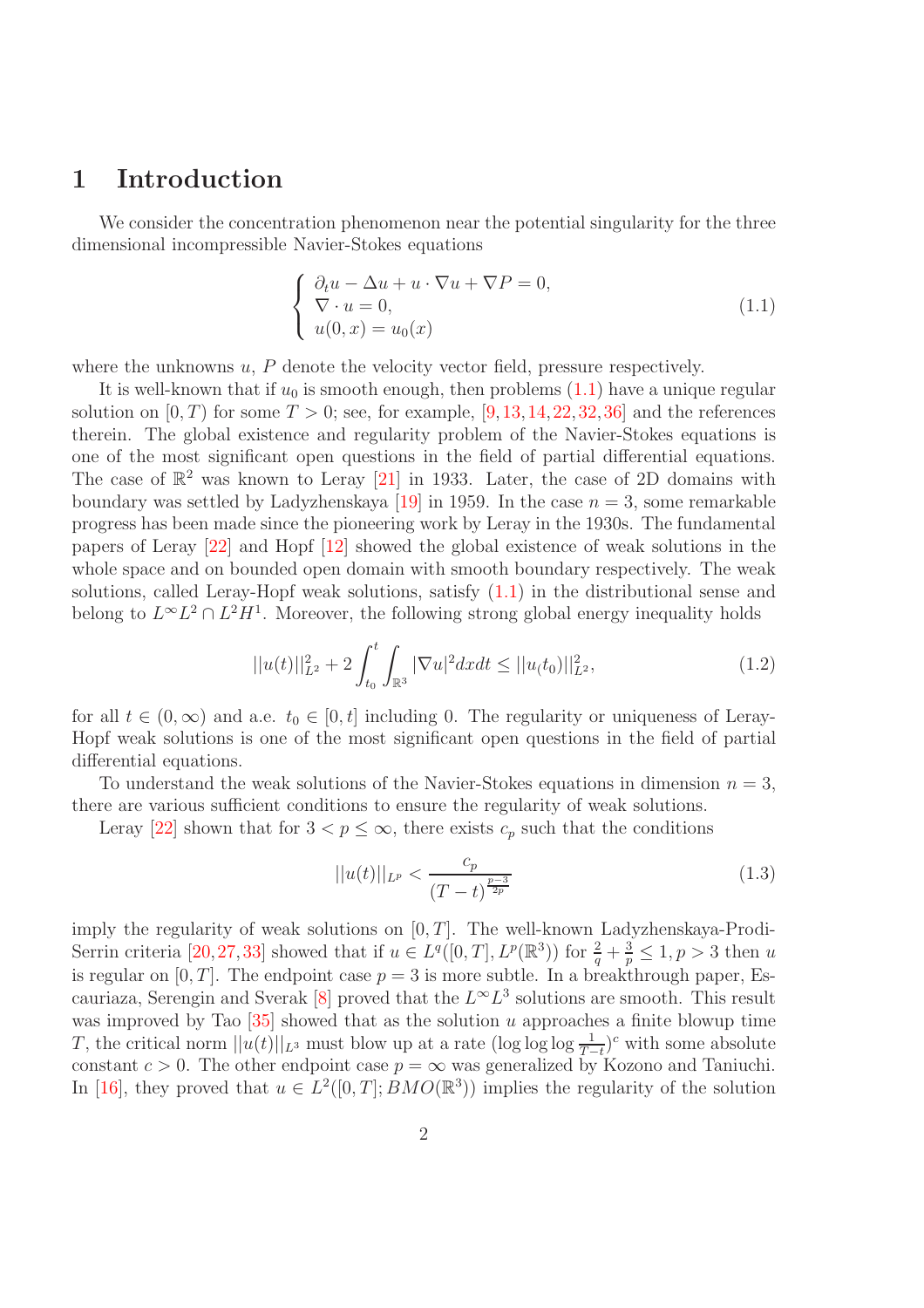u to [\(1.1\)](#page-1-0). Since the condition  $||u(t)||_{L^p(\mathbb{R}^3)} \leq \frac{c_p}{|T-t|}$  $\frac{c_p}{|T-t|^{\frac{p-3}{2p}}}$  merely implies  $u \in L^{q,\infty}(L^p)$  for  $rac{3}{p} + \frac{2}{q}$  $\frac{2}{q} = 1, p > 3$ , it is natural to generalize the classical Ladyzhenskaya-Prodi-Serrin type criterion in Lorentz spaces. In [\[17\]](#page-18-6), Kim and Kozono proved the local boundedness of a weak solution u under the assumption that  $||u||_{L^{r,\infty}([0,T];L^{s,\infty}(\mathbb{R}^3))}$  is sufficiently small for some  $(r, s)$  with  $\frac{2}{r} + \frac{3}{s} = 1$  and  $3 \leq s < \infty$ . The limiting case of the regularity criteria derived by Kim and Kozono was proved by He and Wang  $[11]$  i.e. any weak solution u to the Navier-Stokes equations is regular under the assumption that  $||u||_{L^{2,\infty}([0,T];L^{\infty}(\mathbb{R}^3))}$  is sufficiently small. This results of He and Wang were improved by Wang and Zhang [\[38\]](#page-20-4) which showed that  $||u_3||_{L^{r,\infty}([0,T];L^{s,\infty}(\mathbb{R}^3))} \leq M$  and  $||u_h||_{L^{r,\infty}([0,T];L^{s,\infty}(\mathbb{R}^3))} \leq c_M$  with  $\frac{2}{r} + \frac{3}{s} = 1$ and  $3 < s \leq \infty$  imply the regularity of the suitable weak solution u to Navier-Stokes equations, where  $c_M$  is a small constant depending on M.

Another important step towards a better understanding of the Navier-Stokes equations is the partial regularity theory. This theory was initiated by Scheffer [\[28–](#page-19-5)[30\]](#page-19-6) and improved by Caffarelli, Kohn and Nirenberg [\[4\]](#page-18-8). In [\[30\]](#page-19-6), Scheffer pioneered the partial regularity theory by introducing the definition of suitable weak solutions and proving their existence in dimension  $n = 3$ . Moreover, he showed that the singular sets of the suitable weak solutions have finite  $\frac{5}{3}$ -dimensional Hausdorff measure in space-time. Caffarelli, Kohn and Nirenberg  $[4]$  made remarkable improvements in dimension  $n = 3$  by proving that the 1-dimensional parabolic Hausdorff measure of singular sets of suitable weak solutions is zero. For more results about partial regularity theory of the Navier-Stokes equations, we refer the reader to  $[7, 10, 18, 24, 37, 39]$  $[7, 10, 18, 24, 37, 39]$  $[7, 10, 18, 24, 37, 39]$  $[7, 10, 18, 24, 37, 39]$  $[7, 10, 18, 24, 37, 39]$  $[7, 10, 18, 24, 37, 39]$  $[7, 10, 18, 24, 37, 39]$  $[7, 10, 18, 24, 37, 39]$  $[7, 10, 18, 24, 37, 39]$  $[7, 10, 18, 24, 37, 39]$  and the references therein.

On the other hand, the idea of investigating the potential singularity of solutions goes back as far as  $[22]$ . In  $[22]$ , Leray showed that if a weak solution u first develops singularity at time T then for  $3 < p \leq \infty$  and  $t < T$ , it follows

$$
||u(t)||_{L^{p}(\mathbb{R}^{3})} \ge \frac{c_{p}}{(T-t)^{\frac{p-3}{2p}}}.
$$
\n(1.4)

Moreover, Leray raised the question of the existence of self-similar singularity with the form

$$
u(x,t) = \frac{1}{\sqrt{2a(T-t)}}U\left(\frac{x}{\sqrt{2a(T-t)}}\right).
$$

This question was completely solved by a negative answer due to Nečas, Ružička and Sverák  $[26]$  $[26]$ , also see  $[34]$  for a more general case. In general, if u satisfies

$$
||u(t)||_{L^p(\mathbb{R}^3)} \leq \frac{C}{(T-t)^{\frac{p-3}{2p}}},
$$

The singularity or regularity of solution  $u$  at time  $T$  remains unknown. The potential singularity satisfying

$$
||u(t)||_{L^{\infty}(\mathbb{R}^3)} \leq \frac{C}{(T-t)^{\frac{1}{2}}}
$$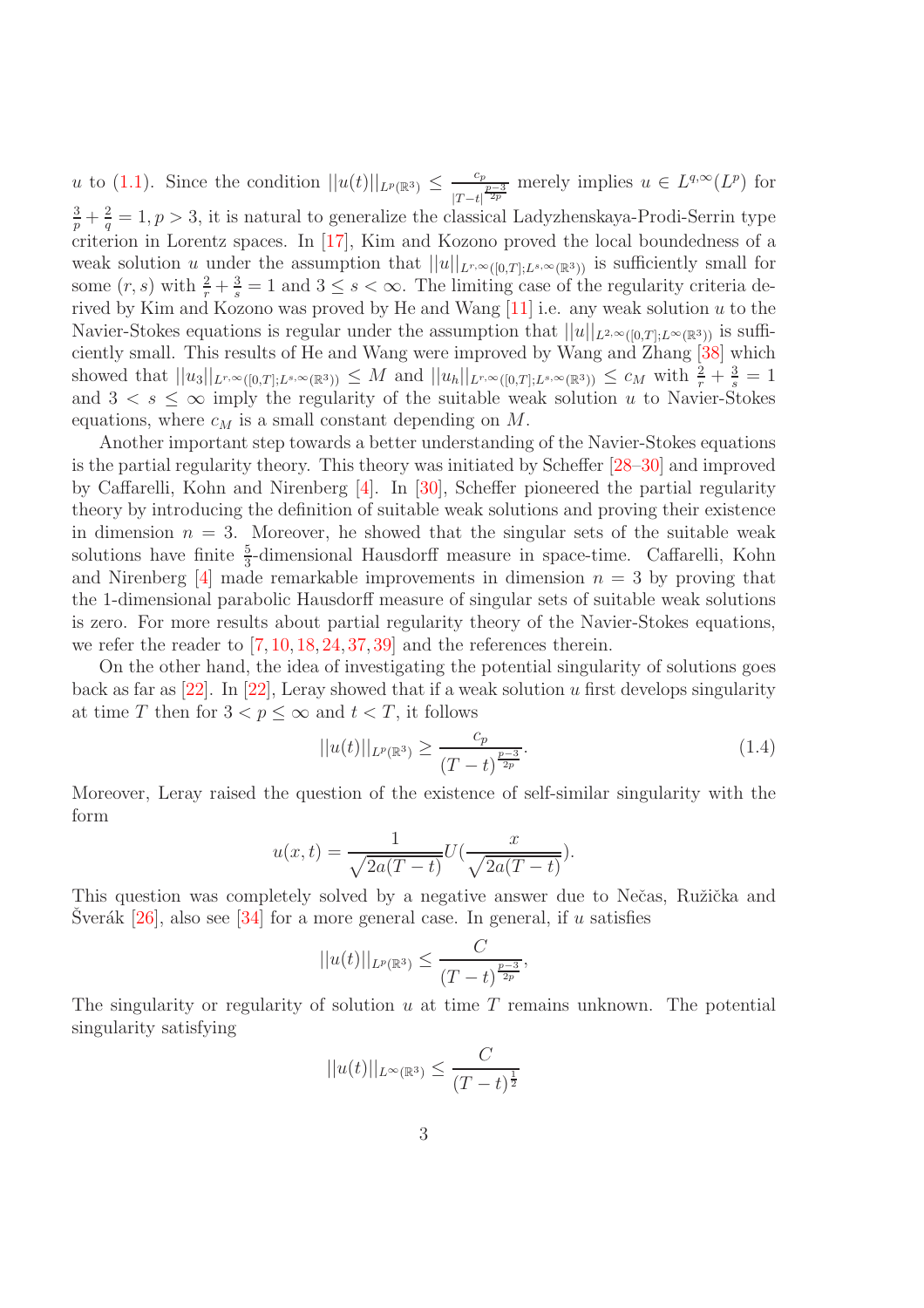is called Type I singularity in time. For the axisymmetric Navier-Stokes equations, Chen-Strain-Yau-Tsai  $[5,6]$  $[5,6]$  and Koch-Nadirashvili-Seregin-Sver $\acute{a}$ k [[15\]](#page-18-13) proved that the solution u does not develop Type I singularity respectively. For the behavior of the critical  $L^3$ norm, Escauriaza, Seregin and Sverák [\[8\]](#page-18-4) proved that if  $(x, T)$  is a singular point then

$$
\limsup_{t \to T^-} ||u(t)||_{L^3(B_r(x))} = \infty \text{ for any fixed } r > 0.
$$
\n(1.5)

Later, Seregin [\[31\]](#page-19-10) improved  $(1.5)$ :

<span id="page-3-3"></span><span id="page-3-2"></span><span id="page-3-1"></span><span id="page-3-0"></span>
$$
\lim_{t \to T^{-}} ||u(t)||_{L^{3}(\mathbb{R}^{3})} = \infty.
$$
\n(1.6)

Albritton and Barker [\[1\]](#page-17-0) refined [\(1.5\)](#page-3-0) and [\(1.6\)](#page-3-1) to show that if  $\Omega$  is a bounded domain with  $C^2$  boundary one has

$$
\lim_{t \to T^{-}} ||u(t)||_{L^{3}(B_{\delta}(x) \cap \Omega)} = \infty \ for \ any \ fixed \ \delta > 0.
$$
\n(1.7)

In [\[23\]](#page-19-11), Li, Ozawa and Wang proved that if u first blows up at T, there exists  $t_n \to T^$ and  $x_n \in \mathbb{R}^3$  such that

$$
||u(t_n)||_{L^m(B_{\sqrt{C(m)(T-t)}})(x_n)} \ge \frac{C(m)}{(T-t)^{\frac{m-3}{2m}}} \text{ for } 3 \le m \le \infty. \tag{1.8}
$$

This result was improved by Maekawa, Miura and Prange. They [\[25\]](#page-19-12) proved that for every  $t \in (0, T)$  there esists  $x(t) \in \mathbb{R}^3$  such that

$$
||u(t)||_{L^{m}(B_{\sqrt{C(m)(T-t)}(x(t))})} \ge \frac{C(m)}{(T-t)^{\frac{m-3}{2m}}} \text{ for } 3 \le m \le \infty.
$$
 (1.9)

It is worth pointing out that in  $(1.8)$  and  $(1.9)$ , there is no information about  $x_n$  and  $x(t)$ . It is natural to ask whether the concentration phenomenon occurs on balls  $B(x, R)$ with  $R = O(\sqrt{T-t})$  and with  $(x,T)$  being a singular point. Recently, this question was affirmatively answered by Barker and Prange for the critical  $L^3$  norm for Leray-Hopf solutions which experiences the first singular time at T. In  $[2]$ , they proved that if u satisfy the Type I bound:

$$
\sup_{\bar{x}\in\mathbb{R}^3} \sup_{0\le r\le r_0} \sup_{T-r^2\le t\le T} \left(\frac{1}{r} \int_{B_r(\bar{x})} |u(y,t)|^2 dy\right)^{\frac{1}{2}} \le M
$$
\n
$$
\text{for a given } r_0 \in (0,\infty] \text{ and } M, \ T \in (0,\infty)
$$
\n(1.10)

then it holds

$$
||u(\cdot,t)||_{L^{3}(B_{R}(x))} \geq \gamma_{univ}, \quad R = O(\sqrt{T-t}). \tag{1.11}
$$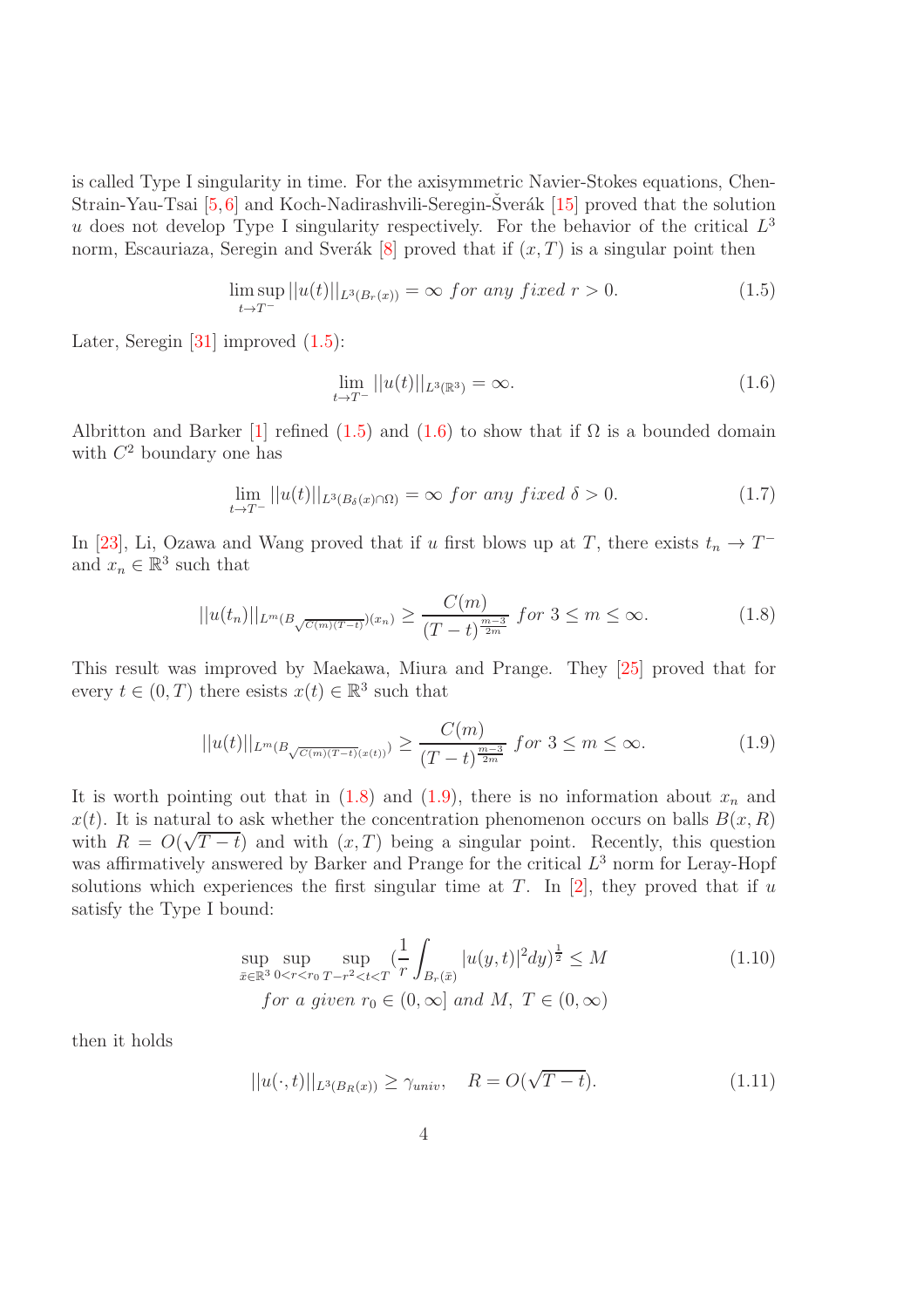Recently, Barker and Prange [\[3\]](#page-17-2) show under the assumption  $||u||_{L_t^{\infty}L^{3,\infty}} \leq M$ , the optimal blow-up rate at the potential singular point  $(T^*,0)$  is

$$
||u(t, \cdot)||_{L^{3}(B_{R}(0))} \ge C(M) \log(\frac{1}{T^{*}-t}), \ R = O((T^{*}-t)^{\frac{1}{2}-}). \tag{1.12}
$$

In conclusion, if one characterizes the local behaviors of solutions to the Navier-Stokes equations near a potential singularity by critical norm  $L^3$ , the optimal blow-up rate was obtained by Barker and Prange [\[3\]](#page-17-2). But, if we consider the local characterization of singularity by  $L^3$  norm, there is an unpleasant problem. On the one hand, It is wellknown that if  $|u(T,x)| \leq \frac{c}{|x|}$  with small enough c then  $(T, 0)$  can not be a singular point. One the other hand, it is clear that  $||u(T, \cdot)||_{L^3(B_r)} = \infty$  for any  $r > 0$ . This means that one can not exclude such point from the singular set by using  $L^3$  norm. Noticing that  $||u(T, \cdot)||_{L^{3,\infty}(B_r)} = (\frac{4\pi}{3})^{\frac{1}{3}}c$ , it is more natural to characterize the singularity formation for the Navier-Stokes equations by  $L^{3,\infty}$  norm. The main purpose of this paper is to characterize the singularity formation in the Navier-Stokes equations by the critical norm  $L^{3,\infty}$ .

#### 1.1 Main result

We first show some  $\varepsilon$ -regularity criteria. It is worth pointing out that our criteria are established in  $L^{q,\infty}$  space and the constant  $\delta$  in our  $\varepsilon$ -regularity criteria does not depend on the value of p.

**Theorem 1.1** Let  $\frac{1}{q} + \frac{1}{p} = \frac{1}{2}$  $\frac{1}{2}$  with  $2 \leq p \leq \infty$ . Assume  $(u, P)$  be a suitable weak solution to the Navier-Stokes equations [\(1.1\)](#page-1-0) on  $Q_1(z_0)$ . There exists an absolute constant  $\delta > 0$ such that if

<span id="page-4-0"></span>
$$
\|\sup_{\eta\leq 1} \left(\frac{1}{\eta} \int_{B_{\eta}(x_0)} |u(x,t) - u_{x_0,\eta}|^p dx\right)^{\frac{1}{p}}\|_{L^{q,\infty}[t_0-1,t_0]} \leq \delta \tag{1.13}
$$

or 
$$
||\sup_{\eta\leq 1} \left(\frac{1}{\eta} \int_{B_{\eta}(x_0)} |u(x,t)|^p dx\right)^{\frac{1}{p}} ||_{L^{q,\infty}[t_0-1,t_0]} \leq \delta,
$$
 (1.14)

then  $z_0$  is a regular point.

**Remark 1.1** It is worth pointing out that the quantities

$$
\begin{aligned} ||(\sup_{\eta \le 1} \frac{1}{\eta} \int_{B_{\eta}(x_0)} |u(x,t) - u_{x_0,\eta}|^p dx \big)^{\frac{1}{p}} ||_{L^{q,\infty}[t_0-1,t_0]} \\ \text{and } ||\sup_{\eta \le 1} (\frac{1}{\eta} \int_{B_{\eta}(x_0)} |u(x,t)|^p dx \big)^{\frac{1}{p}} ||_{L^{q,\infty}[t_0-1,t_0]} \end{aligned}
$$

with  $\frac{1}{q} + \frac{1}{p} = \frac{1}{2}$  $\frac{1}{2}$  and  $2 \le p \le \infty$  are invariant under the scaling [\(1.18\)](#page-6-0), we can replace 1 by any  $r > 0$  in Theorem [1.1.](#page-4-0)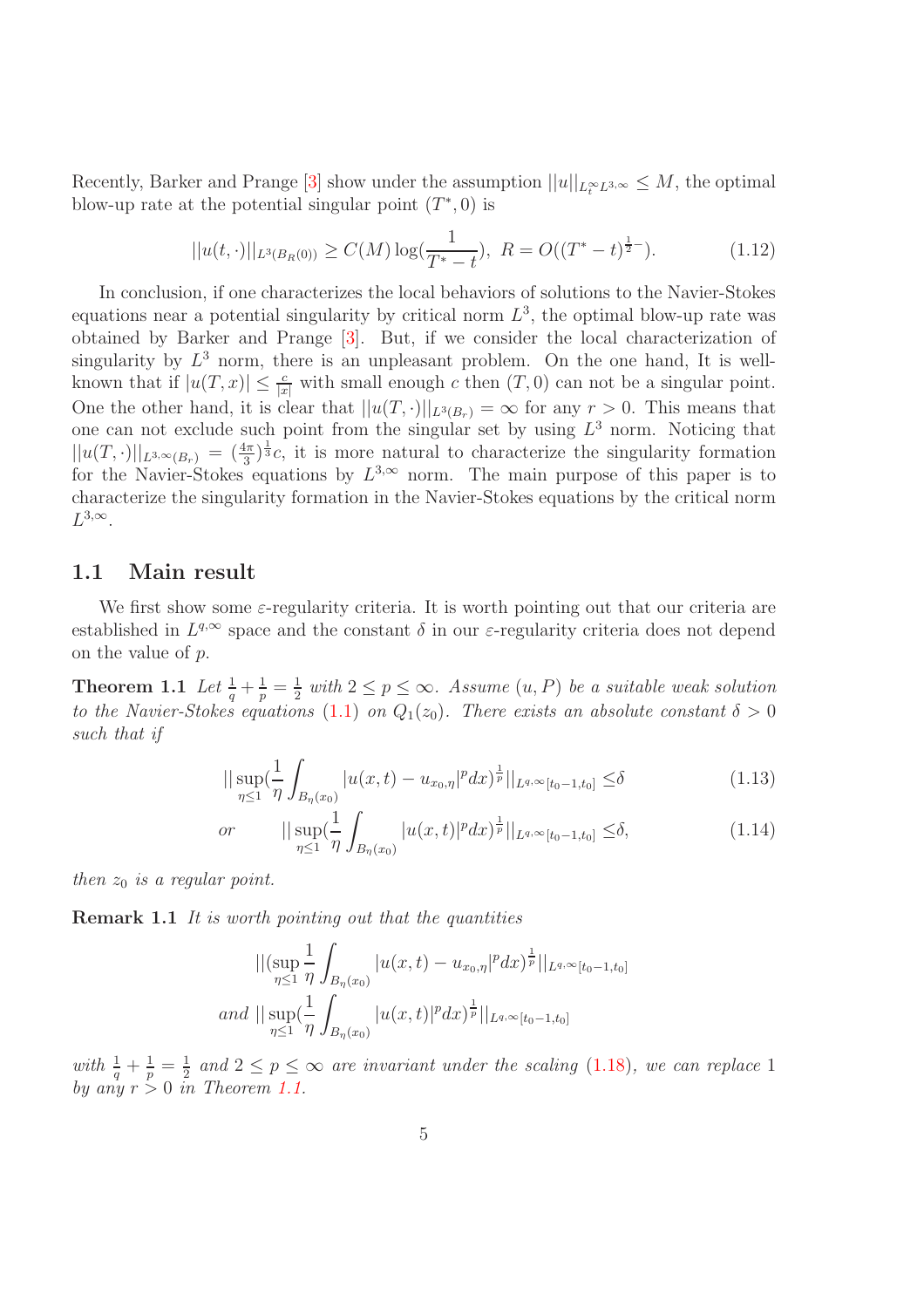By using Theorem [1.1](#page-4-0) and the embedding theorem established in Lemma [2.4,](#page-15-0) we obtain the following theorem.

**Theorem 1.2** Let  $(u, P)$  be a suitable weak solution in  $Q_1(z_0)$ . Assume  $z_0$  be a singular point. Then for any given  $r \in (0,1)$ , it holds

<span id="page-5-1"></span>
$$
\limsup_{t \to t_0^-} ||u(t, x) - u(t)_{x_0, r}||_{L^{3,\infty}(B_r(x_0))} > \delta^*
$$
\n(1.15)

and

$$
\limsup_{t \to t_0^-} (t_0 - t)^{\frac{1}{\mu}} r^{\frac{2}{\nu} - \frac{3}{p}} ||u(t)||_{L^{p,\infty}(B_r(x_0))} > \delta^*
$$
\n
$$
\text{for } 3 < p \le \infty, \ \frac{1}{\mu} + \frac{1}{\nu} = \frac{1}{2} \ and \ 2 \le \nu \le \frac{2}{3}p,
$$
\n
$$
(1.16)
$$

where  $u_{x_0,r}(t) = \frac{1}{|B_r(x_0)|} \int_{B_r(x_0)} u(t, y) dy$  and  $\delta^* > 0$  is independent on  $\mu, \nu, p$  and  $r$ .

Before the proofs of main results, we first recall some definitions and notations of the suitable weak solutions to  $(1.1)$ , Lorenz space, and some invariant quantities. Setting

$$
B_r(x_0) = \{x \in \mathbb{R}^3 : |x - x_0| < r\}, B_r = B_r(0), \ B = B_1,
$$
\n
$$
Q_r(z_0) = B_r(x_0) \times (t_0 - r^2, t_0), \ Q_r = Q_r(0), \ Q = Q_1.
$$

**Definition 1.1** The function pair  $(u, P)$  is called a suitable weak solution of  $(1.1)$  in  $Q_1(z_0)$  if

 $1.u \in L^{\infty}((t_0 - 1, t_0); L^2_{loc}(B_1(x_0)) \cap L^2((t_0 - 1, t_0); H^1_{loc}(B_1(x_0))),$ 2. There exists a distribution  $P \in L^{\frac{3}{2}}_{loc}(Q_1(z_0))$  such that  $(u, P)$  satisfies  $(1.1)$  in the sense of distributions.

3. The function pair  $(u, P)$  satisfies the following local energy inequality:

<span id="page-5-0"></span>
$$
\int_{B_1(x_0)} |u(t,x)|^2 \phi dx + 2 \int_{t_0-1}^t \int_{B_1(x_0)} |\nabla u|^2 \phi dx ds \qquad (1.17)
$$
\n
$$
\leq \int_{t_0-1}^t \int_{B_1(x_0)} |u|^2 (\partial_t \phi + \nu \Delta \phi) + (|u|^2 + 2P) u \cdot \nabla \phi dx ds.
$$

for every nonnegative  $\phi \in C_0^{\infty}(Q_1(z_0)).$ 

We say a point  $z_0$  is a regular point of a solution u to [\(1.1\)](#page-1-0) if there exists a non-empty neighborhood  $\mathcal{O}_{z_0}$  of  $z_0$  such that  $u \in L^{\infty}(\mathcal{O}_{z_0})$ . The complement of the set of regular points will be called the singular set.

Assume  $\Omega \subset \mathbb{R}^3$ . We use  $L^q((0,T]; L^p(\Omega))$  to denote the space of measurable functions with the following norm

$$
||f||_{L^{q}([0,T];L^{p}(\Omega))} = \begin{cases} \left(\int_{0}^{T} (\int_{\Omega} |f(t,x)|^{p} dx)^{\frac{q}{p}} dt\right)^{\frac{1}{q}}, & 1 \leq q < \infty, \\ \text{ess sup}_{t \in (0,T]} ||f(t,\cdot)||_{L^{p}(\Omega)}, & q = \infty. \end{cases}
$$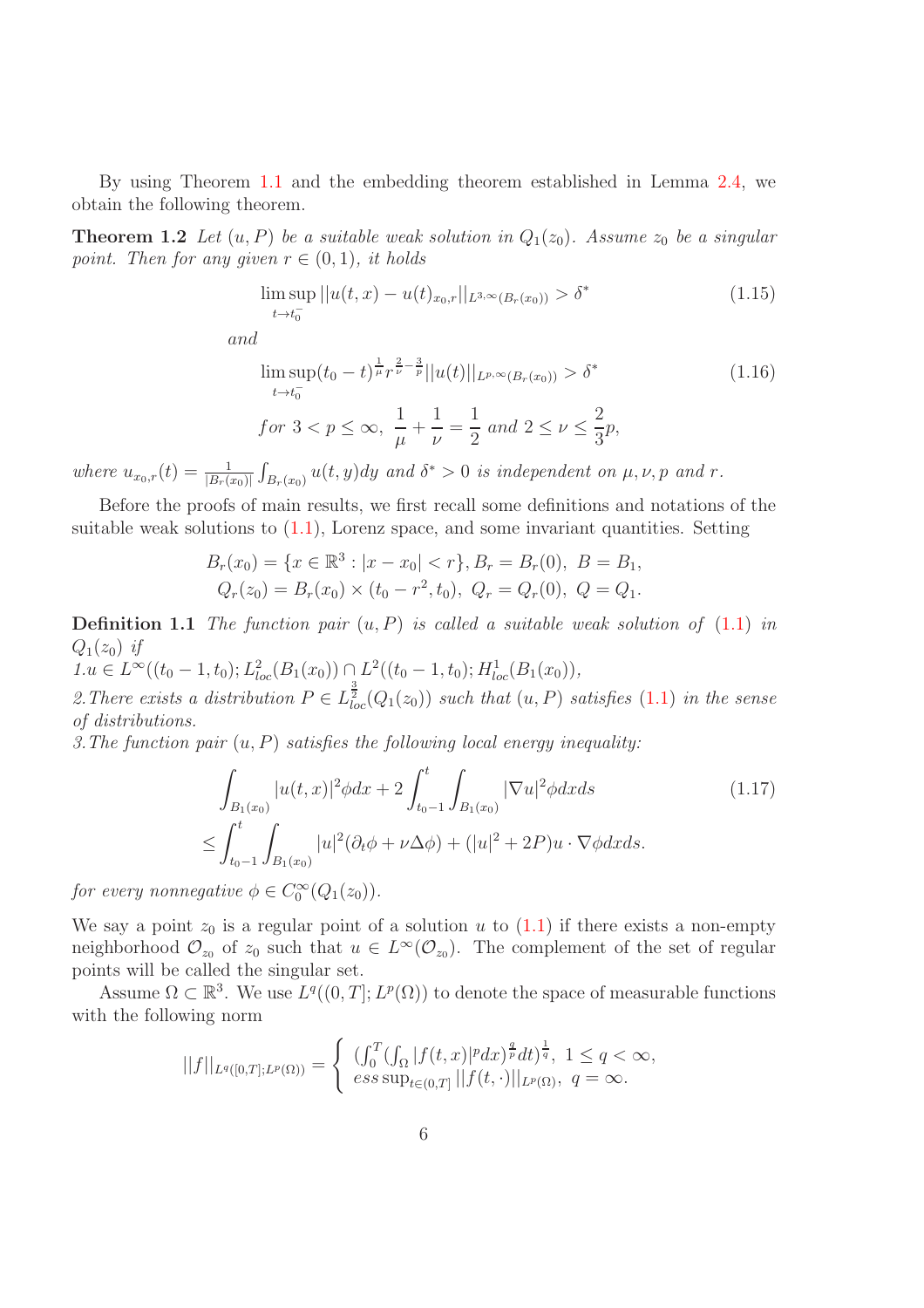The Lorentz space  $L^{r,s}([0,T])$  is the space of measurable functions with the following norm:

$$
||f||_{L^{r,s}([0,T])} = \begin{cases} ( \int_0^\infty \sigma^{s-1} |\{x \in [0,T] : |f(x)| > \sigma\}^{\frac{s}{r}} d\sigma)^{\frac{1}{s}}, & 1 \le s < \infty, \\ \sup_{\sigma > 0} \sigma |\{x \in [0,T] : |f(x)| > \sigma\}^{\frac{1}{r}}, & s = \infty. \end{cases}
$$

Let  $(u, P)$  be a solution of  $(1.1)$ . Introduce the scaling

<span id="page-6-0"></span>
$$
u_{\lambda}(t,x) = \lambda u(\lambda^2 t, \lambda x); \quad P_{\lambda}(t,x) = \lambda^2 P(\lambda^2 t, \lambda x), \tag{1.18}
$$

for arbitrary  $\lambda > 0$ . Then the function pair  $(u_\lambda, P_\lambda)$  is also a solution of [\(1.1\)](#page-1-0).

We introduce the following invariant quantities, which are invariant under the natural scaling  $(1.18)$ :

$$
A(u,r,z) = \sup_{t-r^2 \le s \le t} \frac{1}{r} \int_{B_r(x) \times \{s\}} |u|^2 dx; \ B(u,r,z) = \frac{1}{r} \int \int_{Q_r(z)} |\nabla u|^2 dx dt,
$$
  

$$
C(u,r,z) = \frac{1}{r^2} \int \int_{Q_r(z)} |v|^3 dx dt; \ D(P,r,z) = \frac{1}{r^2} \int \int_{Q_r(z)} |P|^{\frac{3}{2}} dx dt.
$$

For simplicity, we introduce the notations

$$
A(u,r) = A(u,r,0); B(u,r) = B(u,r,0); C(u,r) = C(u,r,0); D(P,r) = D(P,r,0).
$$

Throughout this paper,  $u_{x_0,\rho} \doteq \frac{1}{|B|}$  $\frac{1}{|B_{\rho}|}\int_{B_{\rho}(x_0)} u dx$  and C denotes an absolute and often large positive number which can change from line to line.

## 2 The proofs of Main results

We first show some crucial lemmas.

**Lemma 2.1** Let  $z_0 = (x_0, t_0)$  and  $\frac{1}{q} + \frac{1}{p} = \frac{1}{2}$  $\frac{1}{2}$ ,  $2 \leq p \leq \infty$ . Assume  $(u, P)$  be a suitable weak solution to  $(1.1)$  on  $Q_1(z_0)$  satisfying

<span id="page-6-2"></span>
$$
||\sup_{\rho\leq 1} \left(\frac{1}{\rho} \int_{B_{\rho}(x_0)} |u(t,x) - u(t)_{x_0,\rho}|^p dx\right)^{\frac{1}{p}} ||_{L^{q,\infty}([t_0-1,t_0])} = M < \infty
$$
\n(2.1)

or 
$$
\|\sup_{\rho\leq 1}(\frac{1}{\rho}\int_{B_{\rho}(x_0)}|u(t,x)|^pdx)^{\frac{1}{p}}\|_{L^{q,\infty}([t_0-1,t_0])}=M<\infty.
$$
 (2.2)

Then, if  $2 \leq p < 3$ , it holds

<span id="page-6-1"></span>
$$
C(u,r,z_0) \le C \frac{r}{\rho} C(u,\rho,z_0) + C \frac{\rho}{r}^2 B(u,\rho,z_0)^{\frac{9-3p}{6-p}} M^{\frac{3p}{6-p}}.
$$
\n(2.3)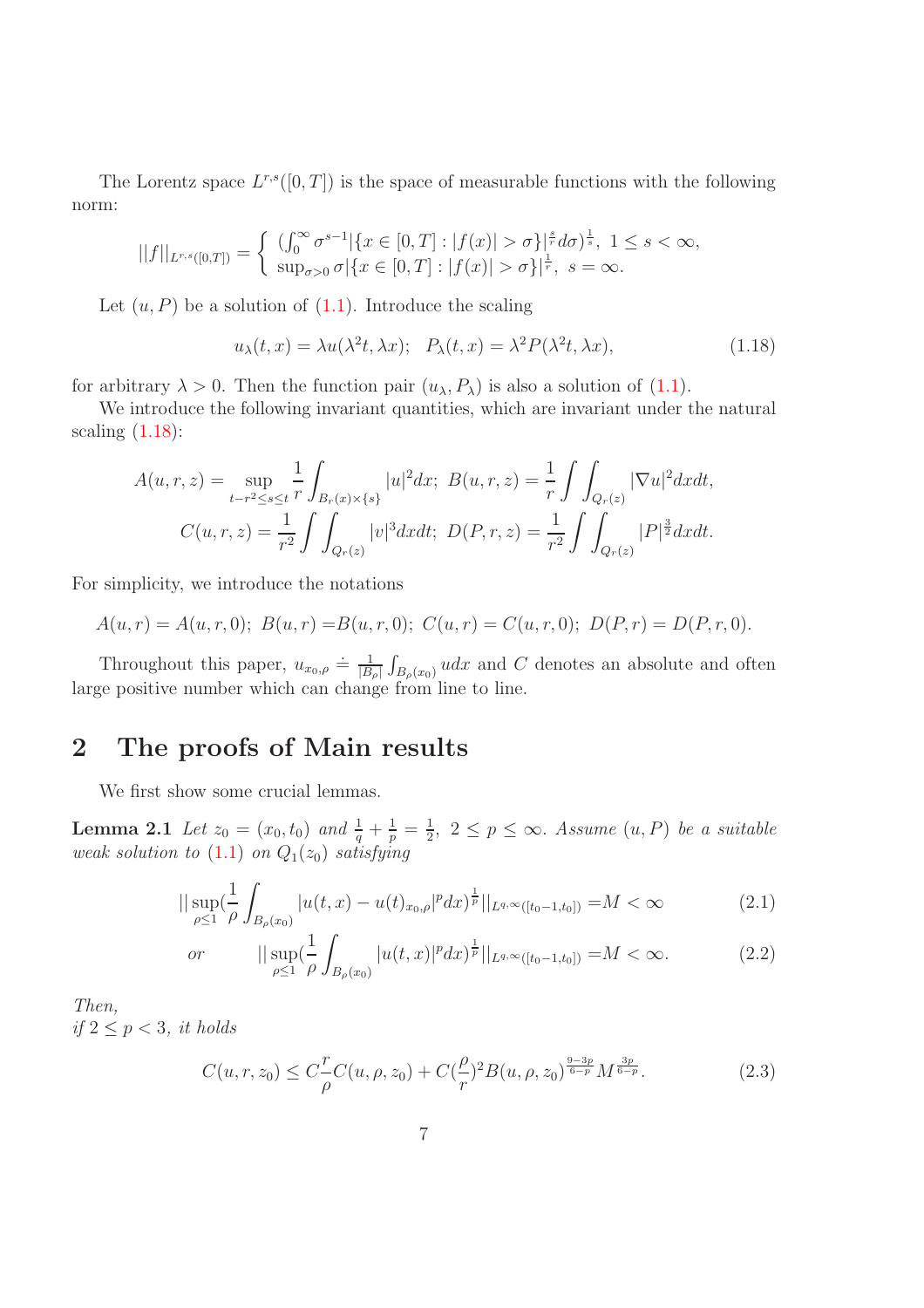if  $3 \leq p \leq 6$ , it holds

$$
C(u, r, z_0) \le C \frac{r}{\rho} C(u, \rho, z_0) + C(\frac{\rho}{r}) A(u, \rho, z_0)^{\frac{p-3}{p-2}} M^{\frac{p}{p-2}},
$$
\n(2.4)

if  $6 < p \leq \infty$ , it holds

<span id="page-7-4"></span><span id="page-7-3"></span>
$$
C(u, r, z_0) \le C \frac{r}{\rho} C(u, \rho, z_0) + C \frac{\rho}{r}^{\frac{3}{2}} A(u, \rho, z_0)^{\frac{3}{4}} M^{\frac{3}{2}}
$$
(2.5)

where  $C$  is a positive absolute constant independent on  $p$ .

**Proof** We first consider that the assumption (2.1) is holding. Let  $r < \rho \leq 1$  and define  $f_p(t) = (\sup_{\rho \leq 1} \frac{1}{\rho})$  $\frac{1}{\rho} \int_{B_{\rho}(x_0)} |u(t,x) - u_{x_0,\rho}|^p dx \, dx$ <sup>1</sup>. At almost every time  $t \in (t_0 - \rho^2, t_0]$ we estimate

$$
\int_{B_r(x_0)} |u|^3 dx \le C|B_r||u_{x_0,\rho}|^3 + C \int_{B_r(x)} |u - u_{x_0,\rho}|^3 dx = I_1 + I_2.
$$
 (2.6)

For  $I_1$ , we have

$$
I_1 = C|B_r(x_0)|| \frac{1}{|B_\rho(x_0)|} \int_{B_\rho(x_0)} u dy|^3 \le C(\frac{r}{\rho})^3 \int_{B_\rho(x_0)} |u|^3 dx. \tag{2.7}
$$

We now estimate  $I_2$ .

If  $2 < p < 3$ , we estimate  $I_2$  as follows

<span id="page-7-2"></span><span id="page-7-1"></span><span id="page-7-0"></span>
$$
I_2 \leq C ||u - u_{x_0, \rho}||_{L^p}^{\frac{3p}{6-p}} ||u - u_{x_0, \rho}||_{L^6}^{\frac{6(3-p)}{6-p}}.
$$

Integrating with respect to time from  $t_0-r^2$  to  $t_0$  and using Hölder's inequality, we obtain

$$
\int_{t_0 - r^2}^{t_0} \int_{B_r(x_0)} |u - u_{x_0, \rho}|^3 dx ds \qquad (2.8)
$$
\n
$$
\leq \left( \int_{t_0 - r^2}^{t_0} ||u - u_{x_0, \rho}||_{L^6(B_\rho(x_0))}^2 ds \right)^{\frac{9-3p}{6-p}} \left( \int_{t_0 - r^2}^{t_0} ||u - u_{x_0, \rho}||_{L^p(B_\rho(x_0))}^{\frac{3p}{2p-3}} ds \right)^{\frac{2p-3}{6-p}} \n\leq \left( \int_{t_0 - r^2}^{t_0} \int_{B_\rho(x_0)} |\nabla u|^2 dx ds \right)^{\frac{9-3p}{6-p}} \rho^{\frac{3}{6-p}} \left( \int_{t_0 - r^2}^{t_0} f_p^{\frac{3p}{2p-3}}(s) ds \right)^{\frac{2p-3}{6-p}}.
$$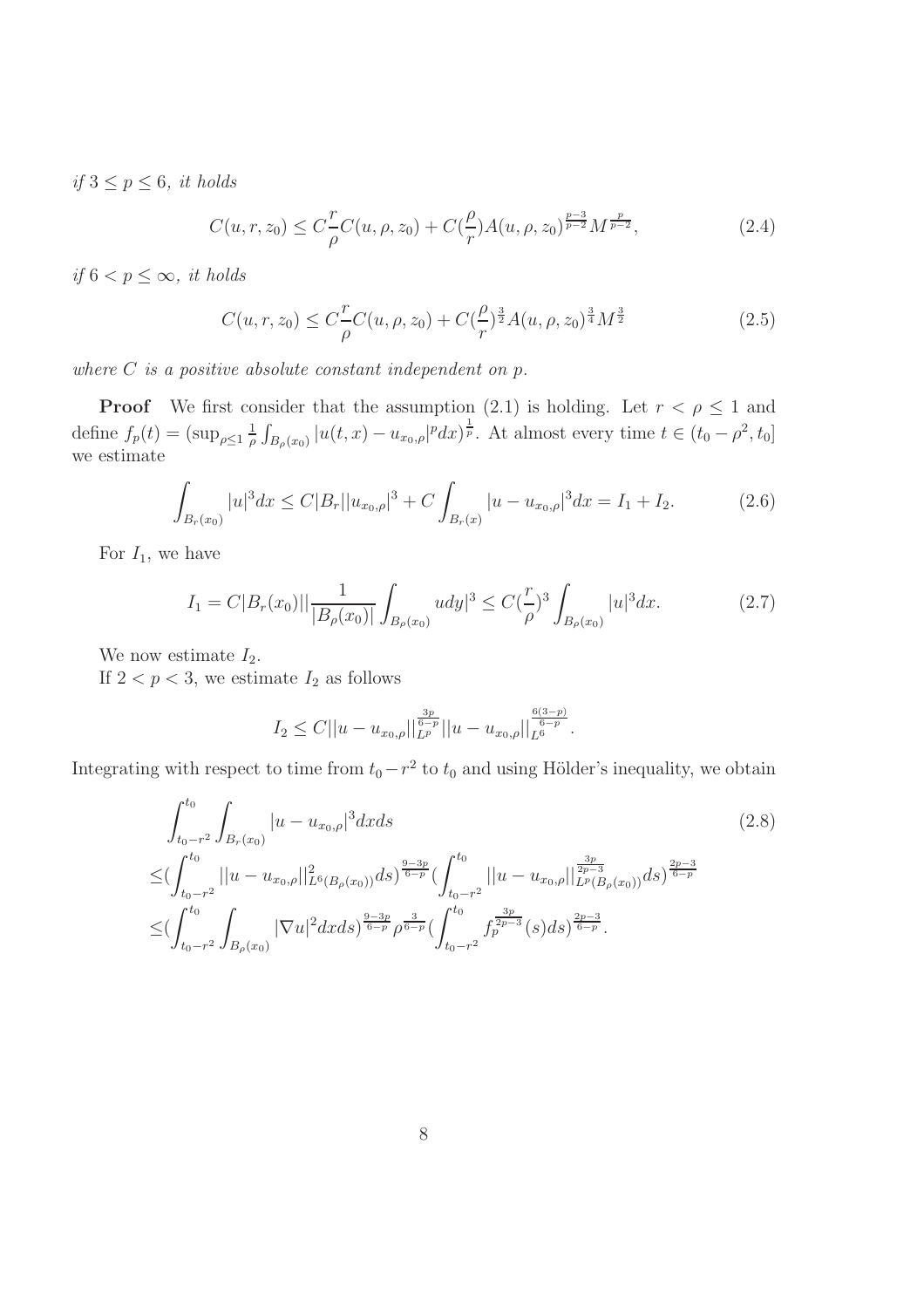By using the assumption  $||f_p||_{L^{q,\infty([t_0-1,t_0])}} = M$  and  $\frac{1}{q} + \frac{1}{p} = \frac{1}{2}$  $\frac{1}{2}$ , we have

<span id="page-8-0"></span>
$$
\int_{t_0-r^2}^{t_0} f_p(s)^{\frac{3p}{2p-3}} ds
$$
\n
$$
= \frac{3p}{2p-3} \int_0^\infty \sigma^{\frac{3+p}{2p-3}} \{s \in [t-r^2, t]; f_p(s) > \sigma\} | d\sigma
$$
\n
$$
\leq \frac{3p}{2p-3} \{ \int_0^R \sigma^{\frac{3+p}{2p-3}} r^2 d\sigma + M^{\frac{2p}{p-2}} \int_R^\infty \sigma^{\frac{3+p}{2p-3} - \frac{2p}{p-2}} d\sigma \}
$$
\n
$$
\leq R^{\frac{3p}{2p-3}} r^2 + (3 - \frac{6}{p}) R^{\frac{3p}{2p-3} - \frac{2p}{p-2}} M^{\frac{2p}{p-2}}
$$
\n
$$
\leq (4 - \frac{6}{p}) r^{\frac{p}{2p-3}} M^{\frac{3p}{2p-3}},
$$
\n(2.9)

where we take  $R = r^{-\frac{p-2}{p}}M$ .

When  $p = 2$ , in the estimate [\(2.9\)](#page-8-0), we choose  $R = M$  and obtain

<span id="page-8-1"></span>
$$
\int_{t_0-r^2}^{t_0} f_p(s)^{\frac{3p}{2p-3}} ds = 6 \int_0^M \sigma^5 r^2 d\sigma = r^2 M^6.
$$

This means that the conclusion in  $(2.9)$  is still holding for  $p = 2$ .

Substituting [\(2.9\)](#page-8-0) into [\(2.8\)](#page-7-0) implies

$$
\int_{t_0 - r^2}^{t_0} \int_{B_r(x_0)} |u - u_{x_0, \rho}|^3 dx ds \qquad (2.10)
$$
\n
$$
\leq (4 - \frac{6}{p})^{\frac{2p - 3}{6 - p}} \rho^{\frac{3}{6 - p}} r^{\frac{p}{6 - p}} \left( \int_{t_0 - \rho^2}^{t_0} \int_{B_\rho(x_0)} |\nabla u|^2 dx ds \right)^{\frac{9 - 3p}{6 - p}} M^{\frac{3p}{6 - p}}.
$$

Combining  $(2.10)$  with  $(2.6)-(2.7)$  $(2.6)-(2.7)$ , we get

$$
\int_{Q_r(z_0)} |u|^3 dxdt
$$
\n
$$
\leq C(\frac{r}{\rho})^3 \int_{Q_\rho(z_0)} |u|^3 dxds + C\rho^{\frac{3}{6-p}} r^{\frac{p}{6-p}} (\int_{Q_\rho(z_0)} |\nabla u|^2 dxds)^{\frac{9-3p}{6-p}} M^{\frac{3p}{6-p}}
$$
\n
$$
\leq (\frac{r}{\rho})^3 \int_{Q_\rho(z_0)} |u|^3 dxds + C\rho^{2-\frac{p}{6-p}} r^{\frac{p}{6-p}} B(u, \rho, z_0)^{\frac{9-3p}{6-p}} M^{\frac{3p}{6-p}}
$$

where we have used the fact  $(4-\frac{6}{p})$  $\frac{6}{p}$ ,  $\frac{2p-3}{6-p} \leq 4$  for  $2 \leq p < 3$ . Multiplying this estimate by 1  $\frac{1}{r^2}$ , we obtain  $(2.3)$ .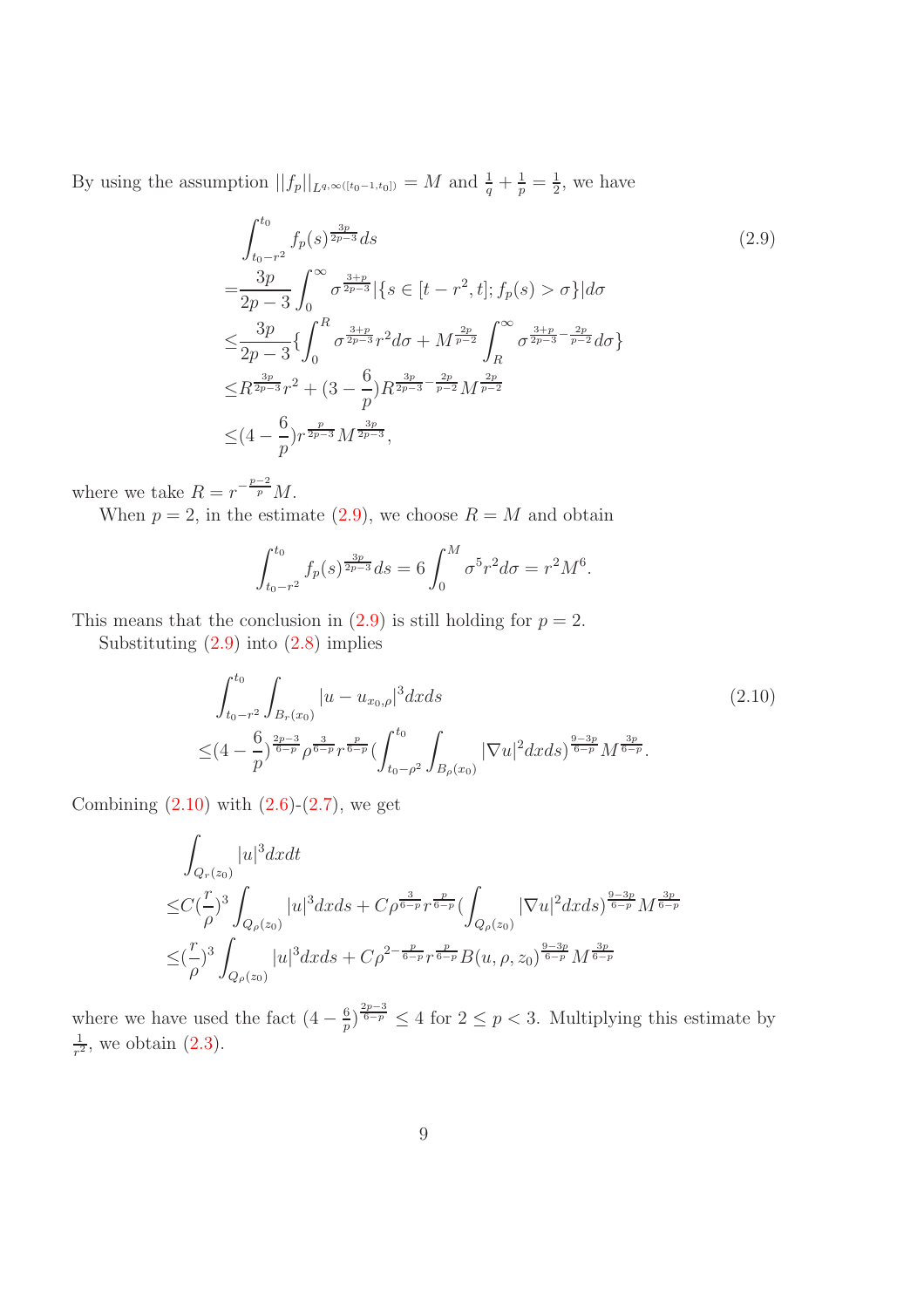If  $3 \le p \le 6$ , we deduce, using interpolation inequality

$$
I_2 \leq C \left( \int_{B_{\rho}(x_0)} |u - u_{x_0,\rho}|^2 dx \right)^{\frac{p-3}{p-2}} \left( \int_{B_{\rho}(x_0)} |u - u_{x_0,\rho}|^p dx \right)^{\frac{1}{p-2}} \tag{2.11}
$$
  

$$
\leq C \rho A(u,\rho,z_0)^{\frac{p-3}{p-2}} \left( \frac{1}{\rho} \int_{B_{\rho}(x_0)} |u - u_{x_0,\rho}|^p dx \right)^{\frac{1}{p-2}}.
$$

Summing up the estimates for  $I_1$  and  $I_2$  and integrating with respect to time from  $t_0 - r^2$ to  $t_0$ , we obtain

$$
\int_{t_0 - r^2}^{t_0} \int_{B_r(x_0)} |u|^3 dx ds \tag{2.12}
$$
\n
$$
\leq C \left(\frac{r}{\rho}\right)^3 \int_{t_0 - \rho^2}^{t_0} \int_{B_\rho(x_0)} |u|^3 dx ds + C\rho A(u, \rho, z_0)^{\frac{p-3}{p-2}} \int_{t_0 - r^2}^{t_0} f_p^{\frac{p}{p-2}}(s) ds.
$$

By the assumptions, we obtain  $||f_p||_{L^{q,\infty}[t_0-1,t_0]} = M$  with  $\frac{1}{q} + \frac{1}{p} = \frac{1}{2}$  $\frac{1}{2}$ . It follows

<span id="page-9-1"></span><span id="page-9-0"></span>
$$
\int_{t_0 - r^2}^{t_0} f_p^{\frac{p}{p-2}}(s) ds
$$
\n
$$
= \frac{p}{p-2} \int_0^\infty \sigma^{\frac{2}{p-2}} |\{s \in [t_0 - r^2, t_0] : f_p(s) > \sigma\}| d\sigma
$$
\n
$$
= \frac{p}{p-2} \{ \int_0^R \sigma^{\frac{2}{p-2}} |\{s \in [t_0 - r^2, t_0] : f_p(s) > \sigma\}| d\sigma
$$
\n
$$
+ \int_R^\infty \sigma^{\frac{2}{p-2}} |\{s \in [t_0 - r^2, t_0] : f_p(s) > \sigma\}| d\sigma
$$
\n
$$
\leq \frac{p}{p-2} \int_0^R \sigma^{\frac{2}{p-2}} r^2 d\sigma + \frac{p}{p-2} \int_R^\infty \sigma^{\frac{2}{p-2} - \frac{2p}{p-2}} d\sigma M^{\frac{2p}{p-2}}
$$
\n
$$
= r^2 R^{\frac{p}{p-2}} + R^{\frac{-p}{p-2}} M^{\frac{2p}{p-2}}
$$
\n
$$
= 2r M^{\frac{p}{p-2}}
$$
\n(2.13)

where we choose  $R = r^{-\frac{p-2}{p}}M$ . Substituting [\(2.13\)](#page-9-0) into [\(2.12\)](#page-9-1), it follows

<span id="page-9-2"></span>
$$
\int_{t_0 - r^2}^{t_0} \int_{B_r(x_0)} |u|^3 dx dt \tag{2.14}
$$
\n
$$
\leq C \left(\frac{r}{\rho}\right)^3 \int_{t_0 - \rho^2}^{t_0} \int_{B_\rho(x_0)} |u|^3 dx dt + C r \rho A(u, \rho, z_0)^{\frac{p-3}{p-2}} M^{\frac{p}{p-2}}.
$$

Multiplying  $(2.14)$  by  $\frac{1}{r^2}$ , we get

$$
\frac{1}{r^2} \int_{Q_r(z)} |u|^3 dx dt \le C\left(\frac{r}{\rho}\right) \frac{1}{\rho^2} \int_{Q_\rho(z)} |u|^3 dx dt + C\left(\frac{\rho}{r}\right) A(u, \rho, z_0)^{\frac{p-3}{p-2}} M^{\frac{p}{p-2}}.
$$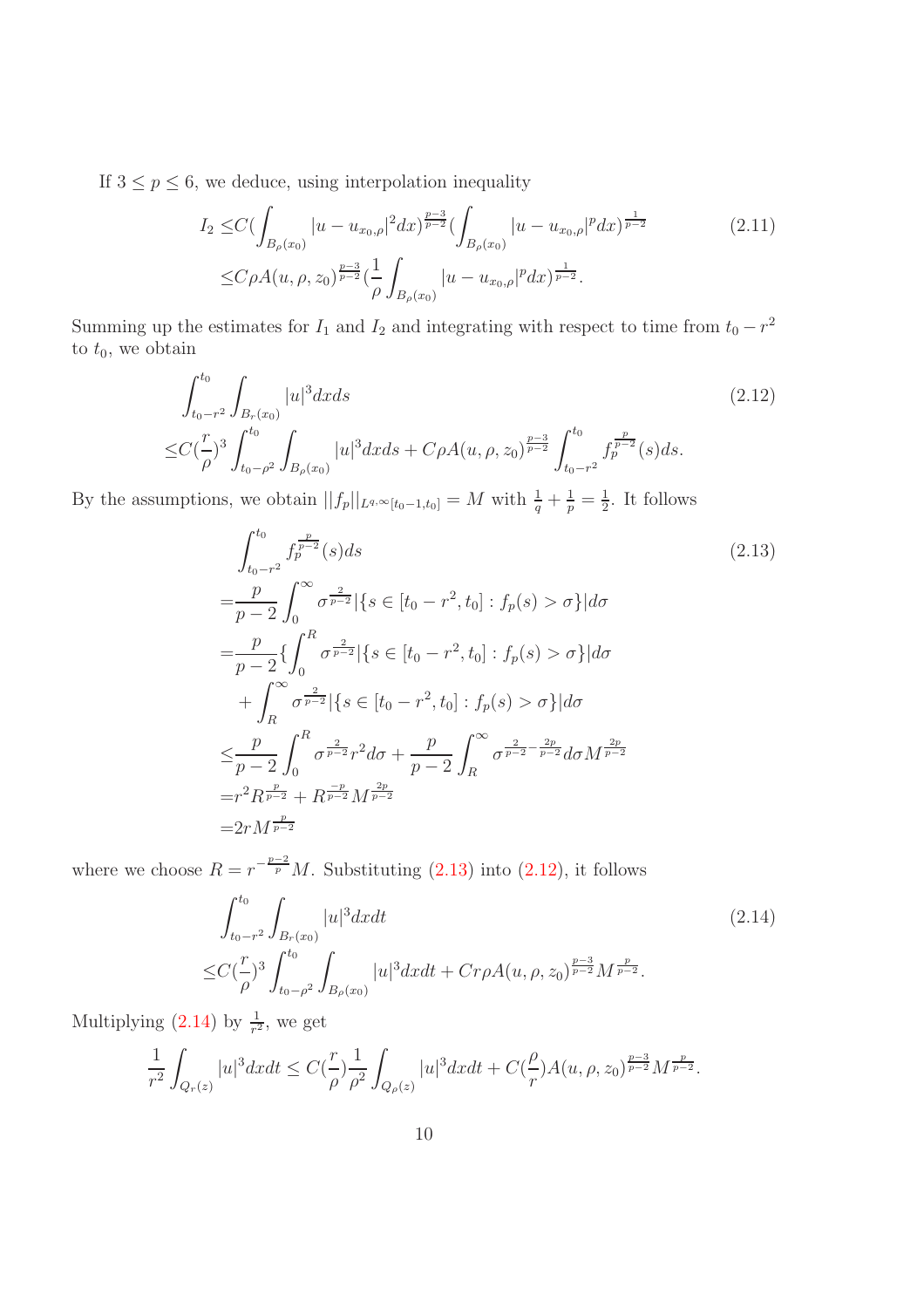This means [\(2.4\)](#page-7-3).

If  $6 < p \leq \infty$ , we estimate  $I_2$  by using Hölder's inequality as follows

$$
I_2 \leq \int_{B_{\rho}(x_0)} |u - u_{x_0,\rho}|^{\frac{3}{2}} |u - u_{x_0,\rho}|^{\frac{3}{2}} dx
$$
\n
$$
\leq C \Big(\int_{B_{\rho}(x_0)} |u - u_{x_0,\rho}|^2 dx\Big)^{\frac{3}{4}} \Big(\int_{B_{\rho}(x_0)} |u - u_{x_0,\rho}|^p \Big)^{\frac{3}{2p}} \rho^{\frac{3(p-6)}{4p}}
$$
\n
$$
\leq C \rho^{\frac{3}{4} + \frac{3}{2p} + \frac{3(p-6)}{4p}} A(u, \rho, z_0)^{\frac{3}{4}} f_p^{\frac{3}{2}}(s) ds.
$$
\n
$$
(2.15)
$$

Summing up the estimates for  $I_1$  and  $I_2$  and integrating with respect to time from  $t_0 - r^2$ to  $t_0$ , we obtain

$$
\int_{t_0 - r^2}^{t_0} \int_{B_r(x_0)} |u|^3 dx ds \tag{2.16}
$$
\n
$$
\leq C \left(\frac{r}{\rho}\right)^3 \int_{t_0 - \rho^2}^{t_0} \int_{B_\rho(x_0)} |u|^3 dx ds + C \rho^{\frac{3p-6}{2p}} A(u, \rho, z_0)^{\frac{3}{4}} \int_{t_0 - r^2}^{t_0} f_p^{\frac{3}{2}}(s) ds.
$$

Using the similar estimates for  $(2.9)$  or  $(2.13)$ , we obtain

<span id="page-10-1"></span><span id="page-10-0"></span>
$$
\int_{t_0 - r^2}^{t_0} f_p^{\frac{3}{2}}(s) ds \le (1 + 3\frac{p-2}{p+6}) r^{2 - \frac{3p-6}{2p}} M^{\frac{3}{2}}.
$$
 (2.17)

Substituting  $(2.17)$  into  $(2.16)$  implies

$$
\frac{1}{r^2} \int_{t_0 - r^2}^{t_0} \int_{B_r(x_0)} |u|^3 dx ds
$$
\n
$$
\leq C \frac{r}{\rho} \frac{1}{\rho^2} \int_{t_0 - \rho^2}^{t_0} \int_{B_\rho(x_0)} |u|^3 dx ds + C \left(\frac{\rho}{r}\right)^{\frac{3p-6}{2p}} A(u, \rho, z_0)^{\frac{3}{4}} M^{\frac{3}{2}}
$$
\n
$$
\leq C \frac{r}{\rho} C(u, \rho, z_0) + C \left(\frac{\rho}{r}\right)^{\frac{3}{2}} A(u, \rho, z_0)^{\frac{3}{4}} M^{\frac{3}{2}}
$$
\n(2.18)

where we have used the facts  $1 + 3\frac{p-2}{p+6} \leq 4$  and  $\left(\frac{\rho}{r}\right)^{\frac{3p-6}{2p}} \leq \left(\frac{\rho}{r}\right)$  $\frac{\rho}{r})^{\frac{3}{2}}$ . We thus show  $(2.5)$  and complete the proof of Lemma [2.1](#page-6-2) under the assumption (2.1).

If the assumption (2.2) is holding, we denote  $f_p(t) = \sup_{\rho \leq 1} \left( \frac{1}{\rho} \right)$  $\frac{1}{\rho}\int_{B_\rho(x_0)}|u(t,x)|^pdx)^{\frac{1}{p}}$ and modify the processes of proofs as follows.

In the case  $2 \le p < 3$ , we can replace  $||u - u_{\rho}||_{L^p(B_{\rho})}$  by  $C_p||u||_{L^p(B_{\rho})}$  in [\(2.8\)](#page-7-0) and repeat the processes of proofs for  $(2.9)-(2.10)$  $(2.9)-(2.10)$  to get  $(2.3)$ . The difference is that in this case, the constant  $C_p$  is depended on p. Noticing  $2 \le p < 3$ , we can choose a large enough constant  $C$  to get rid of the dependence on  $p$ .

<span id="page-10-2"></span>If  $3 \leq p \leq 6$  or  $6 < p \leq \infty$ , we just need to replace  $I_2 = \int_{B_r(x_0)} |u - u_{x_0,\rho}|^3 dx$  by  $C \int_{B_{\rho}(x_0)} |u|^3 dx$  and repeat the processes of proofs step by step to get [\(2.4\)](#page-7-3) and [\(2.5\)](#page-7-4).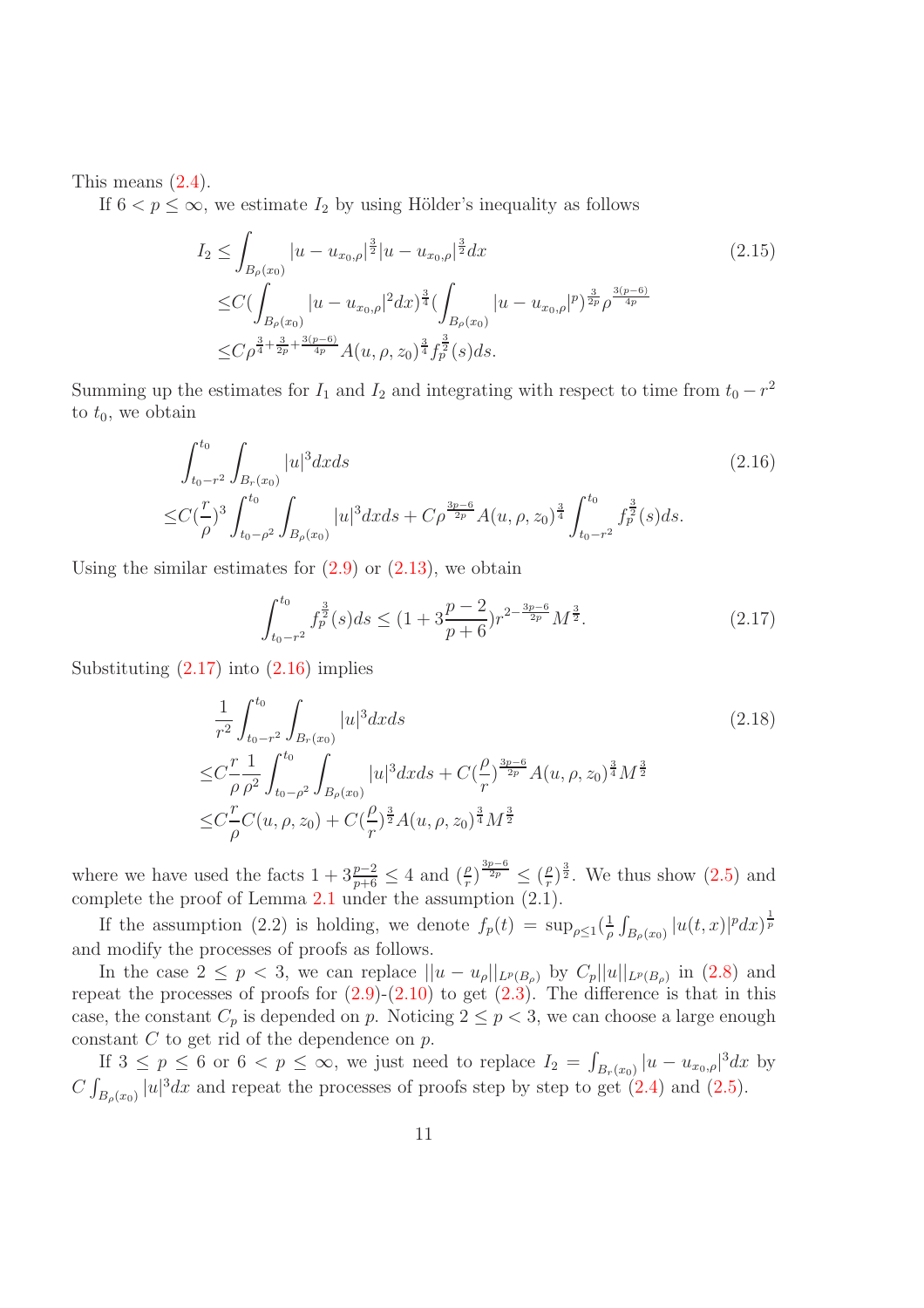**Lemma 2.2** Let  $z_0 = (x_0, t_0)$  and  $\frac{1}{q} + \frac{1}{p} = \frac{1}{2}$  $\frac{1}{2}$ ,  $2 \leq p \leq \infty$ . Assume  $(u, P)$  be a suitable weak solution to  $(1.1)$  on  $Q_1(z_0)$  satisfying

$$
||\sup_{\rho\leq 1} \left(\frac{1}{\rho} \int_{B_{\rho}(x_0)} |u(t,x) - u(t)_{x_0,\rho}|^p dx\right)^{\frac{1}{p}}||_{L^{q,\infty}([t_0-1,t_0])} = M < \infty,
$$
\n(2.19)

or 
$$
\|\sup_{\rho\leq 1} \left(\frac{1}{\rho}\int_{B_{\rho}(x_0)} |u(t,x)|^p dx\right)^{\frac{1}{p}}\|_{L^{q,\infty}([t_0-1,t_0])} = M < \infty,
$$
 (2.20)

then there exists a constant  $\rho_0 > 0$  only depended on  $A(u, 1, z_0)$ ,  $B(u, 1, z_0)$ ,  $C(u, 1, z_0)$ and  $D(P, 1, z_0)$ , such that for  $r \leq \rho_0$ , it follows

$$
A(u,r,z) + B(u,r,z) + C(u,r,z) + D(P,r,z) \le C(M). \tag{2.21}
$$

<span id="page-11-1"></span><span id="page-11-0"></span>.

**Proof** Without loss of generality, we set  $z_0 = 0$ . Let  $\phi(t, x) = \chi(t, x)\psi(t, x)$  where  $\chi$  is cut-off function which equals 1 in  $Q_{\frac{1}{2}\rho}$  and vanishes outside of  $Q_{\frac{3}{4}\rho}$ . Then let  $\psi =$  $(4\pi(r^2-t))^{-\frac{3}{2}}e^{-\frac{|x|^2}{4(r^2-t)}}$  $\frac{4(r^2-t)}{r^2}$ . Direct computations show that  $\phi \geq 0$  and

$$
\partial_t \phi + \Delta \phi = 0 \text{ in } Q_{\frac{1}{2}\rho},
$$

$$
|\partial_t \phi + \Delta \phi| \leq C\rho^{-5} \text{ in } Q_\rho,
$$

$$
C^{-1}r^3 \leq \phi \leq Cr^{-3}; \ |\nabla \phi| \leq Cr^{-4} \text{ in } Q_r,
$$

$$
\phi \leq C\rho^{-3}; \ |\nabla \phi| \leq C\rho^{-4} \text{ in } Q_\rho - Q_{\frac{3}{4}\rho}
$$

Using  $\phi$  as a test function in the local energy inequality [\(1.17\)](#page-5-0), we obtain

$$
A(u,r) + B(u,r) \leq C(\frac{r}{\rho})^2 A(u,\rho) + C(\frac{\rho}{r})^2 C(u,\rho) + C(\frac{\rho}{r})^2 C^{\frac{1}{3}}(u,\rho) D^{\frac{2}{3}}(P,\rho)
$$
(2.22)  

$$
\leq C(\frac{r}{\rho})^2 A(u,\rho) + C(\frac{\rho}{r})^2 C(u,\rho) + C(\frac{\rho}{r})^2 D(P,\rho).
$$

We now show some bounds on  $D(u, r)$ . Let  $\eta(x)$  be a cut-off function which equals 1 in  $B_{\frac{3\rho}{4}}$  and vanishes outside of  $B_{\rho}$ . Let  $P_1$  satisfy  $-\Delta P_1 = \partial_{x_i}\partial_{x_j}(u_iu_j\eta)$  and  $P_2 = P - P_1$ . Then, it is clear that  $\Delta P_2 = 0$  in  $B_{\frac{3\rho}{4}}$ . By using the Calderón-Zygmund inequality, we have

$$
\int_{B_{\rho}} |P_1|^{\frac{3}{2}} dx \le C(\int_{B_{\rho}} |u|^3 dx).
$$

By the properties of the harmonic functions, we infer that for  $r \leq \frac{\rho}{2}$  $\frac{\rho}{2}$ 

$$
\int_{B_r} |P_2|^{\frac{3}{2}} dx \le Cr^3 \sup_{x \in B_r} |P_2(x)|^{\frac{3}{2}} \le C(\frac{r}{\rho})^3 \int_{B_\rho} |P_2|^{\frac{3}{2}} dx.
$$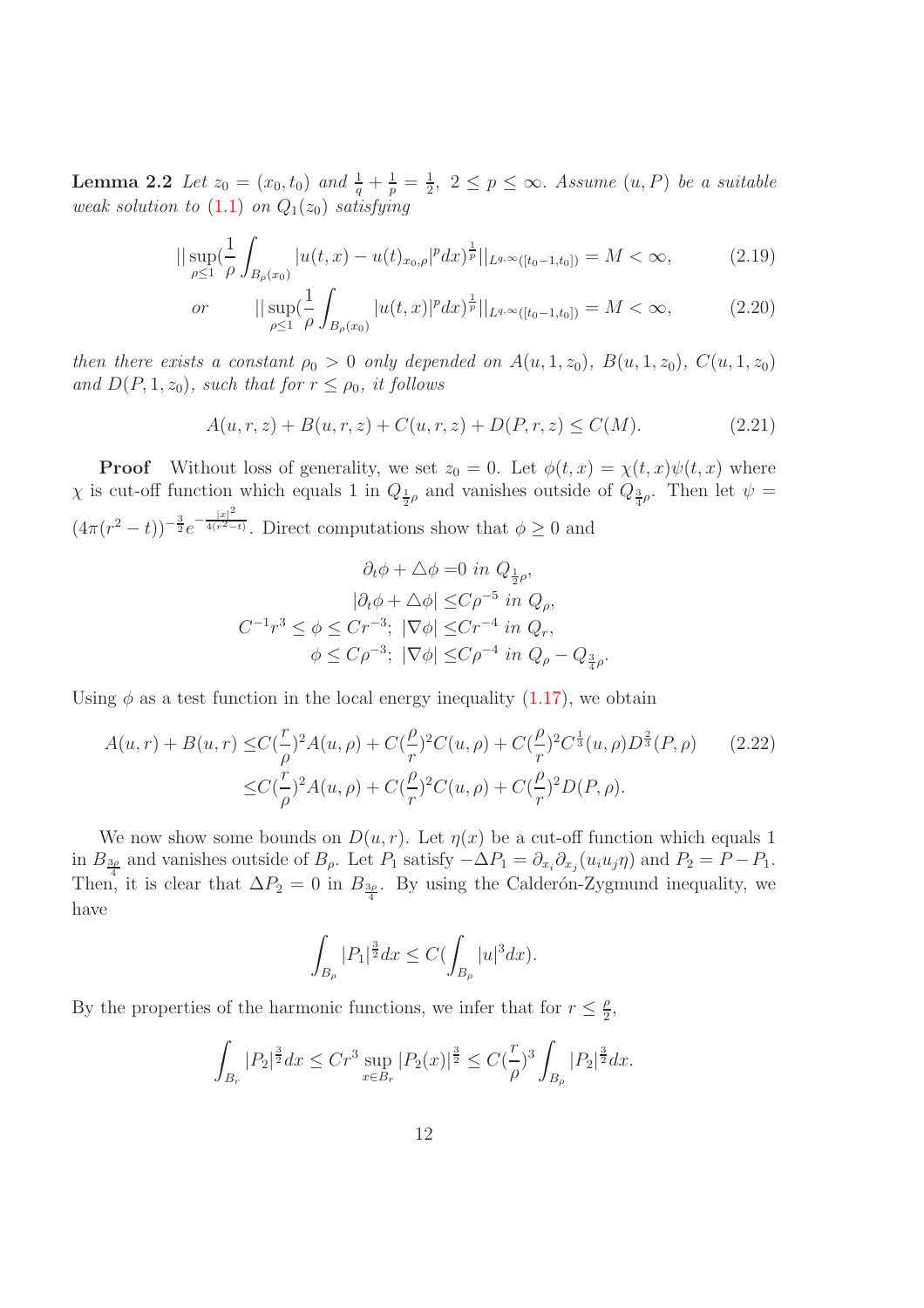It then follows that for  $0 < r \leq \frac{\rho}{2}$ 2

$$
\int_{B_r} |P|^{\frac{3}{2}} dx
$$
\n
$$
\leq C \big( \int_{B_\rho} |u|^3 dx \big) + C \big( \frac{r}{\rho} \big)^3 \int_{B_\rho} |P - P_1|^{\frac{3}{2}} dx
$$
\n
$$
\leq C \big( \int_{B_\rho} |u|^3 dx \big) + C \big( \frac{r}{\rho} \big)^3 \int_{B_\rho} |P|^{\frac{3}{2}} dx.
$$

Integrating with respect to t from  $-r^2$  to 0, we obtain, using Hölder inequality,

$$
\int_{Q_r} |P|^{\frac{3}{2}} dx dt \le C \int_{Q_\rho} |u^3| dx dt + C(\frac{r}{\rho})^3 \int_{Q_\rho} |P|^{\frac{3}{2}} dx dt.
$$

This implies

<span id="page-12-1"></span><span id="page-12-0"></span>
$$
D(P,r) \le C_{\rho}^{T} D(P,\rho) + C(\frac{\rho}{r})^{2} C(u,\rho).
$$
\n(2.23)

We now show some crucial bounds for  $C(u, r)$ .

In the case  $2 \le p < 3$  Noticing [\(2.3\)](#page-6-1), we have by using Young's inequality

$$
C^{\frac{7}{6}}(u,r) \leq C(\frac{r}{\rho})^{\frac{6}{7}} C^{\frac{7}{6}}(u,\rho) + C(\frac{\rho}{r})^{\frac{7}{3}} B^{\frac{7(3-p)}{2(6-p)}}(u,\rho) M^{\frac{7p}{2(6-p)}} \n\leq C(\frac{r}{\rho})^{\frac{6}{7}} C^{\frac{7}{6}}(u,\rho) + C(\frac{\rho}{r})^{\frac{7}{3} + \frac{7}{6} \frac{7(3-p)}{2(6-p)}}((\frac{r}{\rho})^{\frac{7}{6}} B(u,\rho))^{\frac{7(3-p)}{2(6-p)}} M^{\frac{7p}{2(6-p)}} \n\leq C(\frac{r}{\rho})^{\frac{6}{7}} C^{\frac{7}{6}}(u,\rho) + C(\frac{\rho}{r})^5 ((\frac{r}{\rho})^{\frac{7}{6}} B(u,\rho))^{\frac{7(3-p)}{2(6-p)}} M^{\frac{7p}{2(6-p)}}, \n\leq C(\frac{r}{\rho})^{\frac{6}{7}} C^{\frac{7}{6}}(u,\rho) + C(\frac{r}{\rho})^{\frac{7}{6}} B(u,\rho) + C(\frac{\rho}{r})^{40} M^{\frac{7p}{5p-9}},
$$
\n(2.24)

where we have used the facts  $\frac{\rho}{r} > 1$  and  $2 \le p < 3$ .

By using Young's inequality, we deduce from [\(2.22\)](#page-11-0)

$$
A(u,r) + B(u,r) \tag{2.25}
$$
  

$$
\leq C(\frac{r}{\rho})^2 A(u,\rho) + (\frac{r}{\rho})^{\frac{7}{6}} C^{\frac{7}{6}}(u,\rho) + (\frac{r}{\rho})^{\frac{8}{7}} D^{\frac{8}{7}}(P,\rho) + C((\frac{\rho}{r})^{21} + (\frac{\rho}{r})^{24}).
$$

Similarly, we obtain by using [\(2.23\)](#page-12-0)

<span id="page-12-3"></span><span id="page-12-2"></span>
$$
D(P,r)^{\frac{8}{7}} \leq C(\frac{r}{\rho})^{\frac{8}{7}} D^{\frac{8}{7}}(P,\rho) + C(\frac{\rho}{r})^{\frac{16}{7}} C(u,\rho)^{\frac{8}{7}} \n\leq C(\frac{r}{\rho})^{\frac{8}{7}} D^{\frac{8}{7}}(P,\rho) + (\frac{r}{\rho})^{\frac{7}{6}} C(u,\rho)^{\frac{7}{6}} + C(\frac{\rho}{r})^{168}.
$$
\n(2.26)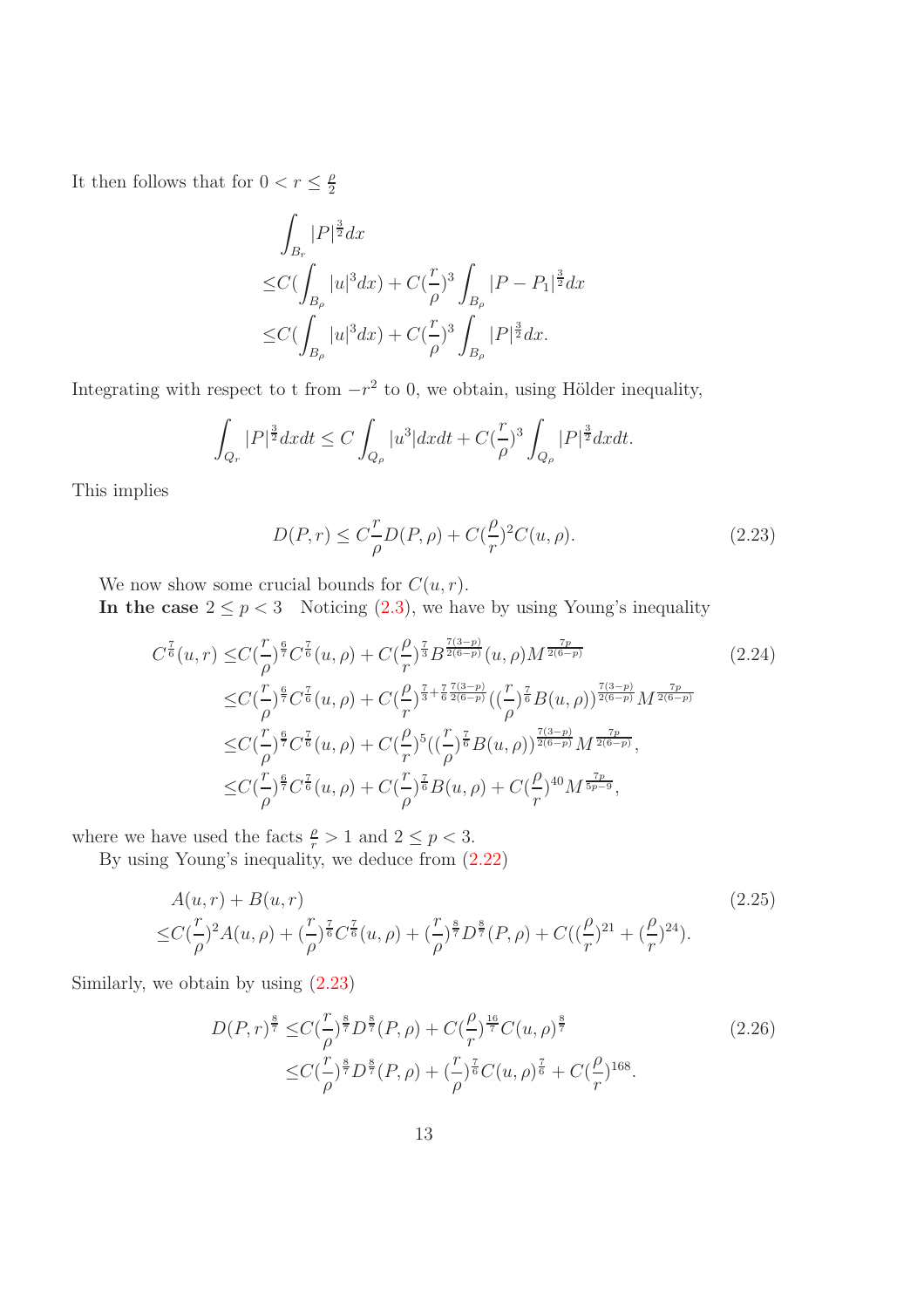Define  $G(r) \equiv A(u,r) + B(u,r) + C^{\frac{7}{6}}(u,r) + D^{\frac{8}{7}}(P,r)$ . Summing up the estimates  $(2.24)$ - $(2.26)$  implies

<span id="page-13-0"></span>
$$
G(r) \le C\left(\frac{r}{\rho}\right)^{\frac{8}{7}}G(\rho) + C\left(1 + M^{\frac{7p}{5p-9}}\right)\left(\frac{\rho}{r}\right)^{168} \tag{2.27}
$$

where we have used the fact  $\frac{r}{\rho} < 1$ .

Fix  $\theta = \min\{\frac{1}{2}$  $\frac{1}{2}, \frac{1}{C^7}$  and set  $r = \theta^k \rho$  for  $k \in \mathbb{N}$ . [\(2.27\)](#page-13-0) yields

$$
G(\theta^k \rho) \le \theta G(\theta^{k-1} \rho) + C(1 + M^{\frac{7p}{5p-9}}) \theta^{-168}.
$$
 (2.28)

By a standard iterative argument, we deduce that

$$
G(r) \leq \frac{r}{\rho}G(\rho) + C(1 + M^{\frac{7p}{5p-9}}) \text{ for } r \leq \rho \leq 1. \tag{2.29}
$$

We now first take  $\rho = 1$  then choose  $\rho_{01}$  satisfying  $\frac{\rho_{01}}{1}G(1) \leq 1$ , it follows

<span id="page-13-2"></span><span id="page-13-1"></span>
$$
G(r) \le C(M^{\frac{7p}{5p-9}}) \text{ for } r \le \rho_{01}. \tag{2.30}
$$

In the case  $3 \le p \le 6$  From [\(2.4\)](#page-7-3), it is clear that

$$
C(u,r)^{\frac{7}{6}} \qquad (2.31)
$$
  
\n
$$
\leq C(\frac{r}{\rho})^{\frac{7}{6}}C(u,\rho)^{\frac{7}{6}} + C(\frac{\rho}{r})^{\frac{7}{6}}A(u,\rho)^{\frac{7}{6}\frac{p-3}{p-2}}M^{\frac{7}{6}\frac{p}{p-2}} \n\leq C(\frac{r}{\rho})^{\frac{7}{6}}C(u,\rho)^{\frac{7}{6}} + C(\frac{\rho}{r})^{\frac{7}{6}+(\frac{7}{6})^2\frac{p-3}{p-2}}((\frac{r}{\rho})^{\frac{7}{6}}A(u,\rho))^{\frac{7}{6}\frac{p-3}{p-2}}M^{\frac{7}{6}\frac{p}{p-2}} \n\leq C(\frac{r}{\rho})^{\frac{7}{6}}C(u,\rho)^{\frac{7}{6}} + (\frac{r}{\rho})^{\frac{7}{6}}A(u,\rho) + C(\frac{\rho}{r})^{\frac{6(p-2)}{9-p}(\frac{7}{6}+\frac{49}{36}\frac{p-3}{p-2})}M^{\frac{7p}{9-p}} \n\leq C(\frac{r}{\rho})^{\frac{7}{6}}C(u,\rho)^{\frac{7}{6}} + (\frac{r}{\rho})^{\frac{7}{6}}A(u,\rho) + C(\frac{\rho}{r})^{24}M^{\frac{7p}{9-p}} \n\leq C(\frac{r}{\rho})^{\frac{7}{6}}C(u,\rho)^{\frac{7}{6}} + (\frac{r}{\rho})^{\frac{7}{6}}A(u,\rho) + C(\frac{\rho}{r})^{24}M^{\frac{7p}{9-p}}
$$

where we have used the fact  $\frac{6(p-2)}{9-p}(\frac{7}{6}+\frac{49}{36})$  $rac{49}{36} \frac{p-3}{p-2}$  $\frac{p-3}{p-2}$  ≤ 24 for  $3 \le p \le 6$ . Collecting  $(2.25)-(2.26)$  $(2.25)-(2.26)$ and [\(2.31\)](#page-13-1) implies

$$
G(r) \le C(\frac{r}{\rho})^{\frac{8}{7}}G(\rho) + C(1 + M^{\frac{7p}{9-p}})(\frac{\rho}{r})^{168}.
$$
\n(2.32)

By using the similar computations in the estimates for  $(2.27)-(2.30)$  $(2.27)-(2.30)$ , we show that there exists a constant  $\rho_{02}$  such that for  $r \leq \rho_{02}$  it follows

<span id="page-13-4"></span><span id="page-13-3"></span>
$$
G(r) \le C(M^{\frac{7p}{9-p}}). \tag{2.33}
$$

In the case  $6 < p \leq \infty$ : From [\(2.5\)](#page-7-4) and Young's inequality, it is clear that

$$
C(u,r)^{\frac{7}{6}} \leq C(\frac{r}{\rho})^{\frac{7}{6}}C(u,\rho)^{\frac{7}{6}} + (\frac{r}{\rho})^{\frac{7}{6}}A(u,\rho) + C(\frac{\rho}{r})^{23}M^{14}.
$$
 (2.34)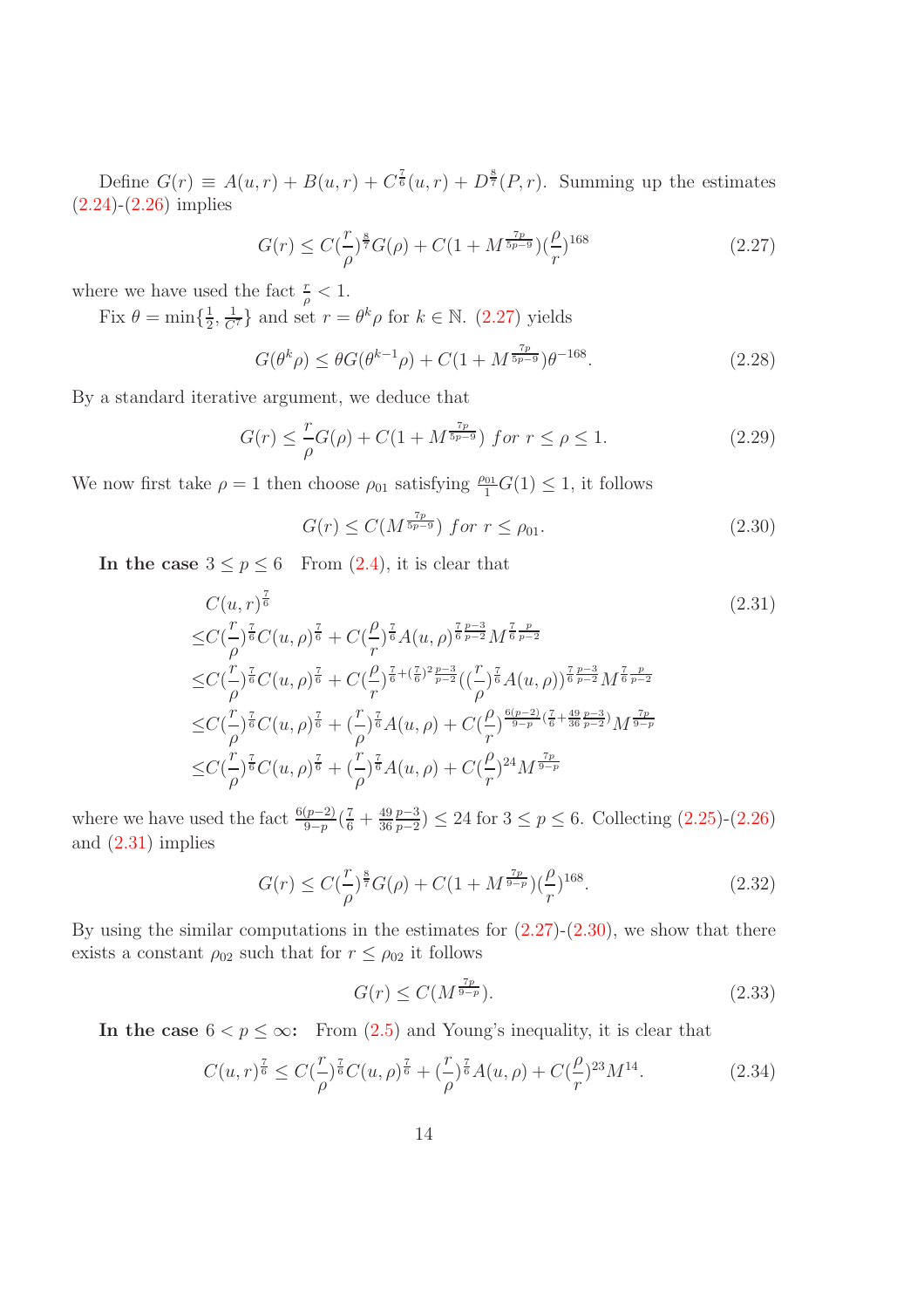Collecting  $(2.25)-(2.26)$  $(2.25)-(2.26)$  and  $(2.34)$  yieds

$$
G(r) \le C(\frac{r}{\rho})^{\frac{8}{7}}G(\rho) + C(\frac{\rho}{r})^{168}(M^{14} + 1).
$$
\n(2.35)

By using similar computations in the estimates for  $(2.27)-(2.30)$  $(2.27)-(2.30)$ , we get that there exists a constant  $\rho_{03}$  such that for  $r \leq \rho_{03}$ , it follows

<span id="page-14-0"></span>
$$
G(r) \le C(M^{14}).\tag{2.36}
$$

<span id="page-14-4"></span>Collecting [\(2.30\)](#page-13-2), [\(2.33\)](#page-13-4) and [\(2.36\)](#page-14-0) and taking  $\rho_0 = \min{\{\rho_{01}, \rho_{02}, \rho_{03}\}}$ , we thus obtain  $(2.21).$  $(2.21).$ 

**Lemma 2.3** Let  $z_0 = (x_0, t_0)$  and  $\frac{1}{q} + \frac{1}{p} = \frac{1}{2}$  $\frac{1}{2}$  with  $2 \leq p \leq \infty$ . Assume  $(u, P)$  be a suitable weak solution of [\(1.1\)](#page-1-0) in  $Q_1(z_0)$ . For any fixed  $\varepsilon > 0$ , there exists two constants  $\delta$  and  $r^*$ depended on  $\varepsilon$  such that if

$$
\left\| \left(\sup_{\rho \leq 1} \frac{1}{\rho} \int_{B_{\rho}(x_0)} |u(t,x) - u(t)_{x_0, \rho}|^p dx \right)^{\frac{1}{p}} \right\|_{L^{q,\infty}([t_0 - 1, t_0])} \leq \delta \tag{2.37}
$$

or 
$$
\|(\sup_{\rho \le 1} \frac{1}{\rho} \int_{B_{\rho}(x_0)} |u(t,x)|^p dx)^{\frac{1}{p}}\|_{L^{q,\infty}([t_0-1,t_0])} \le \delta
$$
 (2.38)

then it is holding

<span id="page-14-1"></span>
$$
C(u, r^*, z_0) \le \varepsilon,\tag{2.39}
$$

**Proof** Without loss of generality, we assume  $z_0 = 0$  and  $\delta \leq 1$ . In view of Lemma [2.2,](#page-10-2) we have that for  $\rho \leq \rho_0$ , it is holding

$$
C(u, \rho, z) + D(P, \rho, z) + A(u, \rho, z) + B(u, \rho, z) \le C
$$
\n(2.40)

where C is an absolute constant.

If  $2 \le p < 3$ , we deduce by choosing  $\rho = \rho_0$  in  $(2.3)$  and using  $(2.40)$ 

$$
C(u,r) \leq \frac{r}{\rho_0} C + C(\frac{\rho_0}{r})^2 C^{\frac{9-3p}{6-p}} \delta^{\frac{3p}{6-p}}
$$
  

$$
\leq \frac{r}{\rho_0} C + C^2(\frac{\rho_0}{r})^2 \delta^{\frac{3}{2}}
$$
 (2.41)

where we have used  $\frac{9-3p}{6-p} \leq 1$  and  $\frac{3p}{6-p} \geq \frac{3}{2}$  $\frac{3}{2}$ . In [\(2.41\)](#page-14-2), we first choose  $r^* = \frac{\varepsilon \rho_0}{2C}$  $\frac{\varepsilon \rho_0}{2C}$  then take  $\delta_1 \leq \frac{\varepsilon^2}{4C}$  $\frac{\varepsilon^2}{4C^{\frac{8}{3}}}$ , it follows that

<span id="page-14-3"></span><span id="page-14-2"></span>
$$
C(u, r^*) \le \varepsilon. \tag{2.42}
$$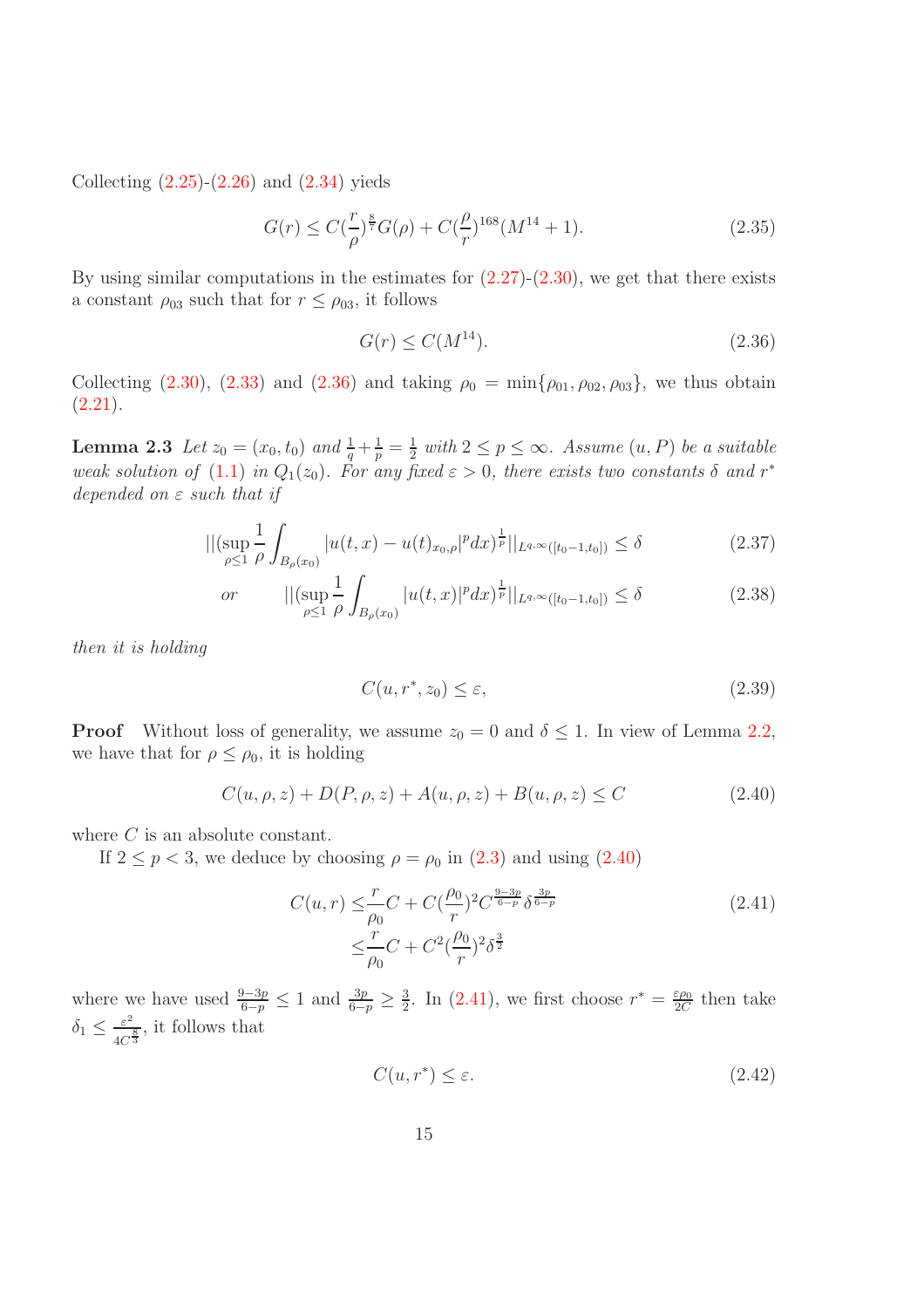If  $3 \le p \le 6$ , by choosing  $\rho = \rho_0$  in [\(2.4\)](#page-7-3) and using [\(2.40\)](#page-14-1), we obtain also that

$$
C(u,r) \leq C \frac{r}{\rho_0} C(u,\rho_0) + C(\frac{\rho_0}{r}) A(u,\rho)^{\frac{p-3}{p-2}} \delta^{\frac{p}{p-2}} \leq \frac{r}{\rho_0} C + C(\frac{\rho_0}{r}) C \delta^{\frac{3}{2}}
$$
\n(2.43)

where we have used  $\frac{p-3}{p-2} \leq 1$  and  $\frac{p}{p-2} \geq \frac{3}{2}$  $\frac{3}{2}$  for  $3 \leq p \leq 6$ . We now first choose  $r^* = \frac{\varepsilon \rho_0}{2C}$ 2C then take  $\delta_2 \leq \frac{\varepsilon^{\frac{4}{3}}}{4\frac{2}{3}\varepsilon}$  $\frac{\varepsilon^3}{4^3 C^2}$ , it follows  $(2.42)$  again.

If  $6 < p \le \infty$ , by choosing  $\rho = \rho_0$  in  $(2.5)$  and using  $(2.40)$ , we obtain by similar computations that

<span id="page-15-0"></span>
$$
C(u,r) \le C\frac{r}{\rho_0} + C^2(\frac{\rho_0}{r})^{\frac{3}{2}}\delta^{\frac{3}{2}}.
$$
\n(2.44)

We now first choose  $r^* = \frac{\varepsilon \rho_0}{2C}$  $\frac{\varepsilon \rho_0}{2C}$  then take  $\delta_3 \leq \frac{\varepsilon^{\frac{5}{3}}}{2^{\frac{5}{3}}C}$  $\frac{\varepsilon^3}{2^{\frac{5}{3}}C^{\frac{7}{3}}}$ , it follows [\(2.42\)](#page-14-3). Choosing  $\delta =$  $\min\{\delta_1, \delta_2, \delta_3\}$  yields Lemma [2.3.](#page-14-4)

To get the concentration rate including both time scale and space scale, we need an embedding theorem from the Lorentz space  $L^{p,\infty}$  to a Morrey type space

**Lemma 2.4** For any given  $r > 0$  and  $2 \leq p \leq \infty$ , it follows

<span id="page-15-1"></span>
$$
\left(\sup_{\eta \le r} \frac{1}{\eta} \int_{B_{\eta}} |u|^p dx\right)^{\frac{1}{p}} \le C||u||_{L^{\frac{3p}{2}, \infty}(B_r)}\tag{2.45}
$$

where  $C > 0$  is a constant independent on p.

Proof This conclusion is a direct computation as follows

$$
\int_{B_{\eta}} |u|^p dx = p \int_0^{\infty} \sigma^{p-1} |\{x \in B_{\eta} : |u(x)| > \sigma\}| d\sigma
$$
\n
$$
\leq C p \Big[ \int_0^R \sigma^{p-1} \eta^3 d\sigma + \int_R^{\infty} \sigma^{p-1-\frac{3p}{2}} d\sigma ||u|| \Big]_{L^{\frac{3p}{2},\infty}(B_{\eta})}^{\frac{3p}{2}} \Big]
$$
\n
$$
\leq C [R^p \eta^3 + 2R^{\frac{-p}{2}} ||u||_{L^{\frac{3p}{2},\infty}(B_{\eta})}^{\frac{3p}{2}}]
$$
\n
$$
\leq C \eta ||u||_{L^{\frac{3p}{2},\infty}(B_{\eta})}^p
$$
\n
$$
\leq C |\eta||u||_{L^{\frac{3p}{2},\infty}(B_{\eta})}^p
$$
\n(2.46)

where we take  $R = \eta^{\frac{-2}{p}} ||u||_{L^{\frac{3p}{2}, \infty}(B_{\eta})}$ . This yields [\(2.45\)](#page-15-1).

<span id="page-15-2"></span>To prove the local regularity for the suitable weak solution to [\(1.1\)](#page-1-0), we need a criterion for partial regularity due to Wolf [\[37\]](#page-20-5).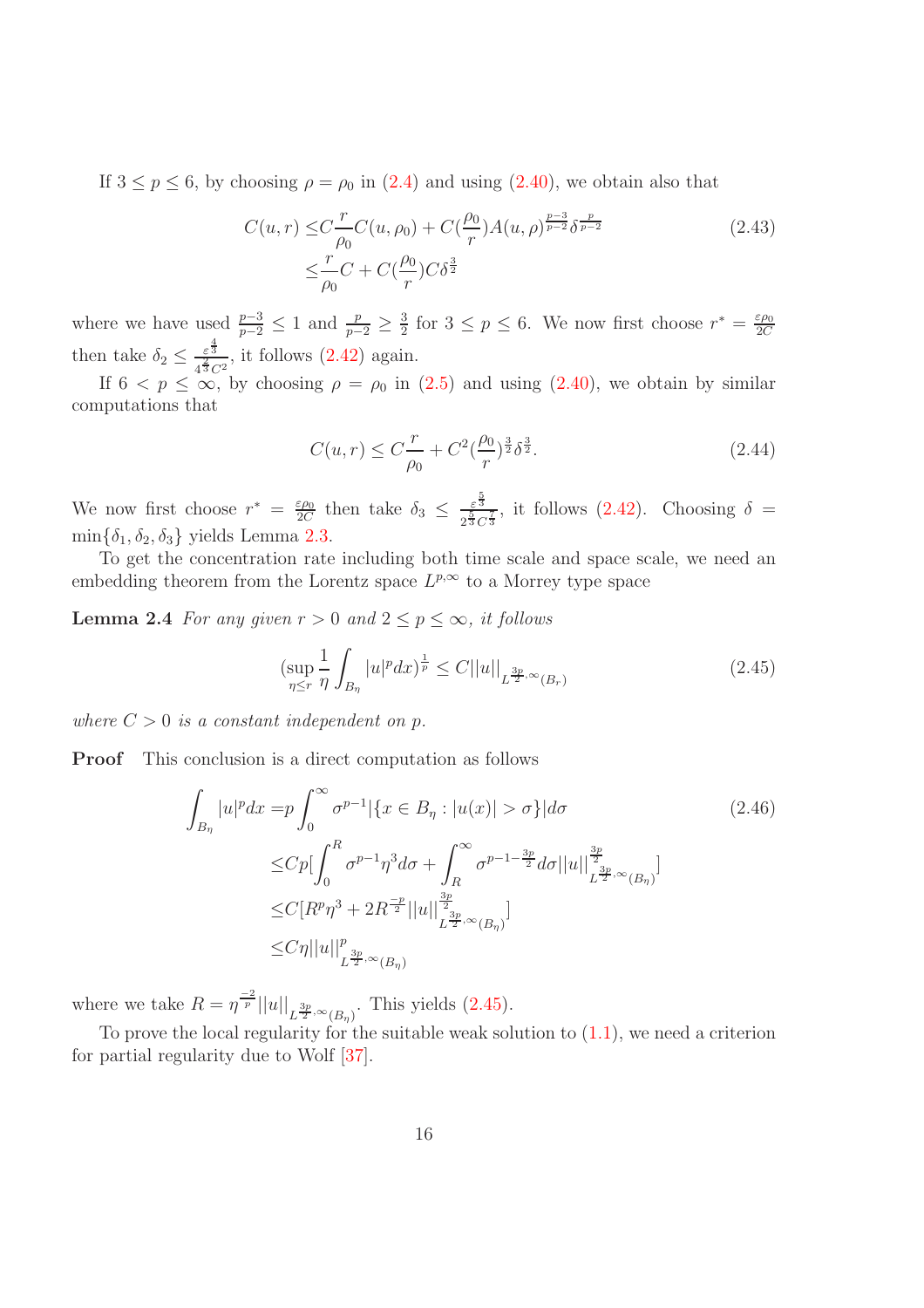**Lemma 2.5** [\[37\]](#page-20-5) For every  $3 \le s, q \le \infty$  there exists a constant  $\varepsilon^* = \varepsilon(s, p) > 0$  with the following property: Let u be a suitable weak solution to the Navier-Stokes equations  $(1.1)$ in  $Q_r(z)$ . If

$$
||u||_{L^{q}(([t-r^{2},t);L^{p}(B_{r}(x)))} \leq r^{\frac{2}{q}+\frac{3}{p}-1}\varepsilon^{*},
$$

Then *u* is Hölder continuous on  $Q_{\frac{r}{2}}(z)$ .

We now start the proofs of Theorem [1.1](#page-4-0) and Theorem [1.2.](#page-5-1) **Proof of Theorem [1.1](#page-4-0)** By using Lemma [2.3,](#page-14-4) we obtain that for the given  $\varepsilon^* = \varepsilon(3,3)$ in Lemma [2.5,](#page-15-2) there exist two positive constants  $r^*$  and  $\delta$  such that if

$$
\|\sup_{\eta\leq 1}(\frac{1}{\eta}\int_{B_{\eta}(x_0)}|u(x,t)-u_{x_0,\eta}|^pdx)^{\frac{1}{p}}\|_{L^{q,\infty}[t_0-1,t_0]}\leq \delta
$$
  
or 
$$
\|\sup_{\eta\leq 1}(\frac{1}{\eta}\int_{B_{\eta}(x_0)}|u(x,t)|^pdx)^{\frac{1}{p}}\|_{L^{q,\infty}[t_0-1,t_0]}\leq \delta
$$

then it follows

<span id="page-16-0"></span>
$$
C(u, r^*, z) \le \varepsilon^*.
$$

In view of Lemma [2.5](#page-15-2) for  $q = p = 3$ , we deduce that  $z_0$  is a regular point. This yields Theorem [1.1.](#page-4-0)

**Proof of Theorem [1.2](#page-5-1)** Without loss of generality, we assume  $0 < r < 1$ . In the case  $3 < p \leq \infty$ , if Theorem [1.2](#page-5-1) is false, then there exists some  $0 < r_0 < 1$  such that for some  $3 < p_0 \leq \infty$ ,  $2 \leq \nu_0 \leq \frac{2p_0}{3}$  $\frac{p_0}{3}$  and  $\frac{1}{\mu_0} + \frac{1}{\nu_0}$  $\frac{1}{\nu_0} = \frac{1}{2}$  $\frac{1}{2}$ , it holds

$$
\limsup_{t \to t_0} (t_0 - t)^{\frac{1}{\mu_0}} r_0^{\frac{2}{\mu_0} - \frac{3}{p_0}} ||u(t)||_{L^{p_0, \infty}(B_{r_0}(x_0))} \le \delta^*.
$$
\n(2.47)

By using Hölder's inequality and Lemma [2.4,](#page-15-0) we get

$$
\limsup_{t \to t_0} (t_0 - t)^{\frac{1}{\mu_0}} \sup_{\eta < r_0} \left( \frac{1}{\eta} \int_{B_{\eta}(x_0)} |u|^{\nu_0} dx \right)^{\frac{1}{\nu_0}} \tag{2.48}
$$
\n
$$
\leq \limsup_{t \to t_0} (t_0 - t)^{\frac{1}{\mu_0}} \sup_{\eta < r_0} (\eta^{2 - \frac{9\nu_0}{2p_0} + \frac{3\nu_0}{2p}} \left( \frac{1}{\eta} \int_{B_{\eta}(x_0)} |u|^{\frac{2p_0}{3}} dx \right)^{\frac{3\nu_0}{2p_0}})^{\frac{1}{\nu_0}}
$$
\n
$$
\leq \limsup_{t \to t_0} (t_0 - t)^{\frac{1}{\mu_0}} \sup_{\eta < r_0} (\eta^{\frac{2}{\nu_0} - \frac{3}{p_0}} \left( \frac{1}{\eta} \int_{B_{\eta}(x_0)} |u|^{\frac{2p_0}{3}} dx \right)^{\frac{3}{2p_0}})
$$
\n
$$
\leq C \limsup_{t \to t_0} (t_0 - t)^{\frac{1}{\mu_0}} \sup_{\eta < r_0} (\eta^{\frac{2}{\nu_0} - \frac{3}{p_0}} ||u(t)||_{L^{p_0, \infty}(B_{\eta}(x_0))})
$$
\n
$$
\leq C \limsup_{t \to t_0} (t_0 - t)^{\frac{1}{\mu_0}} \int_{\eta < r_0}^{\frac{2}{\nu_0} - \frac{3}{p}} ||u(t)||_{L^{p_0, \infty}(B_{r_0}(x_0))} \leq C\delta^*
$$
\n
$$
= \delta,
$$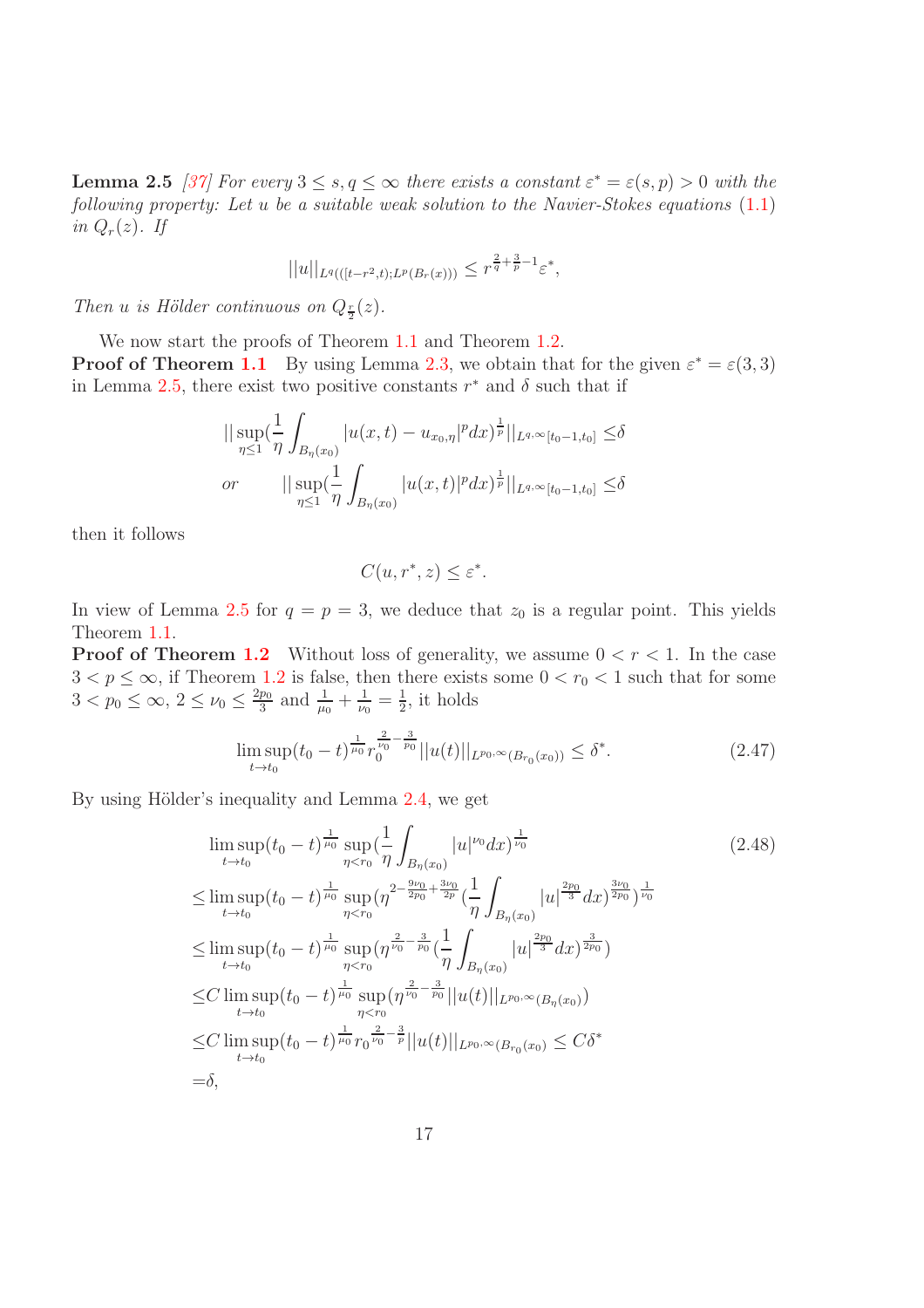where  $\delta$  is the same constant in Theorem [1.1](#page-4-0) and we choose  $\delta^* = \frac{\delta}{G}$  $\frac{\delta}{C}$ . This yields  $\|\sup_{\eta \leq r_0^*} \left(\frac{1}{\eta}\right)$  $\frac{1}{\eta} \int_{B_{\eta}(x_0)} |u(t)|^{\nu_0} dx \frac{1}{\nu_0} \Big|_{L^{\mu_0,\infty}[t_0-(r_0^*)^2,t_0]} \leq \delta$  for some  $r_0^* \leq r_0$ . From [\(2.48\)](#page-16-0) and Theorem [1.1,](#page-4-0) we deduce  $z_0$  is a regular point. This is a contradiction.

In the case  $p = 3$ , if Theorem [1.2](#page-5-1) is false, then there exists some  $0 < r_0 < 1$  such that it holds that

$$
\limsup_{t \to t_0^-} ||u(t, x) - u_{r, x_0}(t)||_{L^{3,\infty}(B_r(x_0))} \le \delta^*.
$$
\n(2.49)

By using the fact  $\min_{c \in \mathbb{R}} \int_{B_{\eta}(x_0)} |u - c|^2 dx = \int_{B_{\eta}(x_0)} |u - u_{x_0, \eta}|^2 dx$  and Lemma [2.4,](#page-15-0) we deduce

<span id="page-17-3"></span>
$$
\limsup_{t \to t_0} \sup_{\eta < r_0} \left( \frac{1}{\eta} \int_{B_{\eta}(x_0)} |u - u_{x_0, \eta}|^2 dx \right)^{\frac{1}{2}} \tag{2.50}
$$
\n
$$
\leq C \limsup_{t \to t_0} \sup_{\eta < r_0} (\eta^{-1} \left( \int_{B_{\eta}(x_0)} |u - u_{x_0, r}|^2 dx \right)^{\frac{1}{2}})
$$
\n
$$
= C \limsup_{t \to t_0} ||u(t) - u(t)_{x_0, r}||_{L^{3, \infty}(B_{r_0}(x_0))}
$$
\n
$$
\leq C \delta^* = \delta.
$$

This yields  $\|\sup_{\eta \leq r_0^*} (\frac{1}{\eta})$  $\frac{1}{\eta} \int_{B_{\eta}(x_0)} |u(t) - u_{x_0, \eta}|^2 dx \, \dot{d}^{\frac{1}{2}} ||_{L^{\infty}[t_0 - (r_0^*)^2, t_0]} \leq \delta.$  From [\(2.50\)](#page-17-3) and The-orem [1.1,](#page-4-0) we deduce  $z_0$  is a regular point. This is also a contradiction. We thus complete the proof of Theorem [1.2.](#page-5-1)

## Acknowledgments

The authors are supported by the Construct Program of the Key Discipline in Hunan Province and NSFC Grant No. 11871209.

### <span id="page-17-0"></span>References

- [1] D. Albritton, T. Barker, Localized necessary conditions for singularity formation in the Navier-Stokes equations with curved boundary, J. Differential Equations 269(9) (2020) 7529-7573.
- <span id="page-17-1"></span>[2] T. Barker and C. Prange, Localized smoothing for the Navier-Stokes equations and concentration of critical norm near singularities, Arch. Rational Mech. Anal. 236 (2020) 1487-1541.
- <span id="page-17-2"></span>[3] T. Barker and C. Prange, Quantitative regularity for the Navier-Stokes equations via spatial concentration,  $arXiv: 2003.06717v3$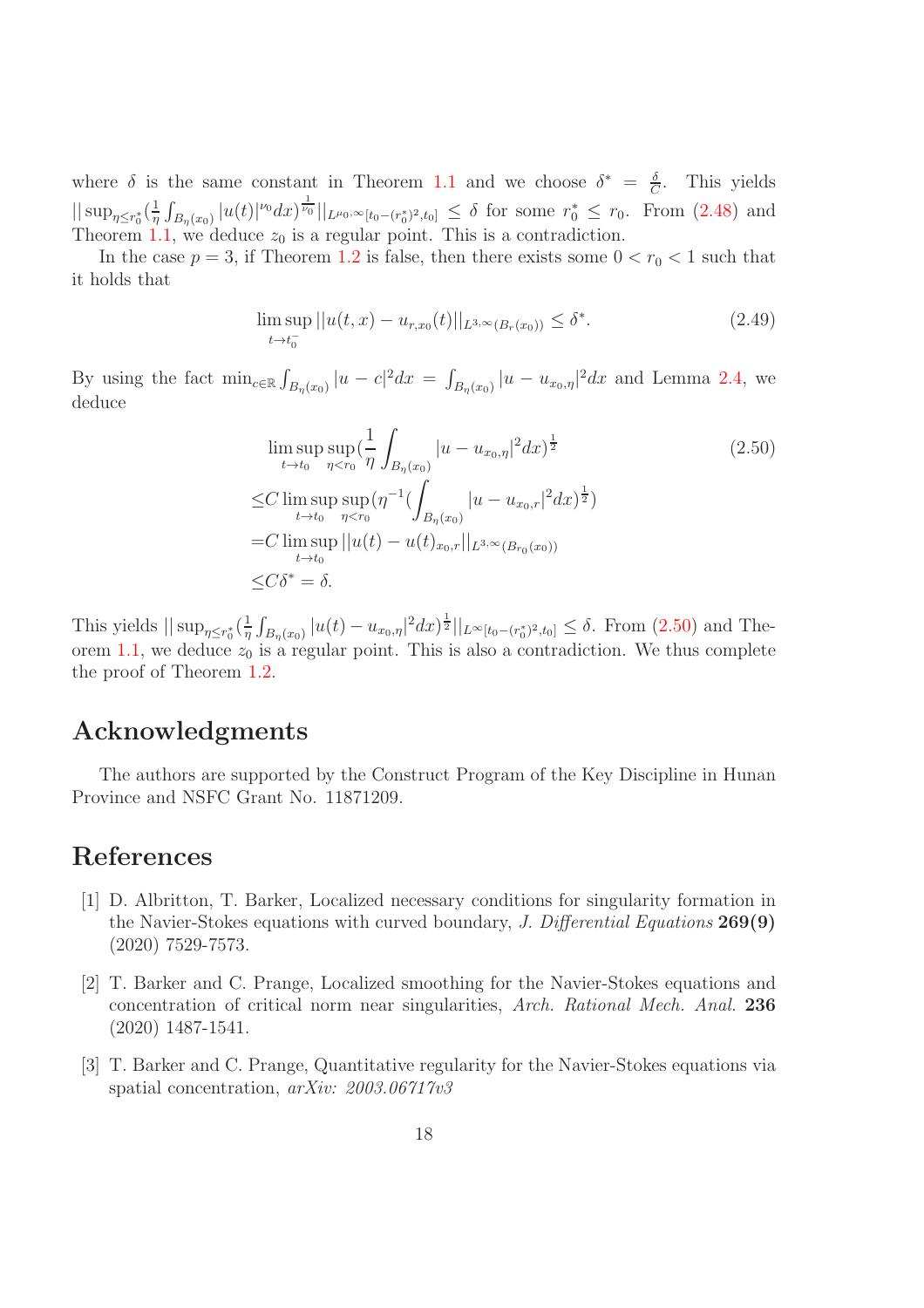- <span id="page-18-11"></span><span id="page-18-8"></span>[4] L. Caffarelli, R. Kohn, and L. Nirenberg, Partial regularity of suitable weak solutions of the Navier-Stokes equations, Comm.Pure Appl.Math. 35 (1982) 771-831.
- <span id="page-18-12"></span>[5] C. Chen, R. Strain, H. Yau and T. Tsai, Lower bound on the blow-up rate of the axisymmetric Navier-Stokes equations, Int. Math. Res. Notices. (2008) 1-31.
- [6] C. Chen, R. Strain, H. Yau and T. Tsai, Lower bound on the blow-up rate of the axisymmetric Navier-Stokes equations II, Comm. Partial Differential Equations 34 (2009) 203-232.
- <span id="page-18-9"></span>[7] H. Choe and J. Lewis, On the singular set in the Navier-Stokes equations, J. Funct. Anal. 175 (2000) 348-369.
- <span id="page-18-4"></span>[8] L. Escauriaza, G. Seregin, V. Šverák,  $L^{3,\infty}$  solutions to the Navier-Stokes equations and backward uniqueness, Russian Math. Surveys 58 (2003) 186-212.
- <span id="page-18-0"></span>[9] H. Fujita and T. Kato, On the nonstationary Navier-Stokes system, Rend. Sem. Mat. Univ. Padova 32 (1962) 243-260.
- <span id="page-18-10"></span><span id="page-18-7"></span>[10] S. Gustafson, K. Kang and T. Tsai, Interior regularity criteria for suitable weak solutions of the Navier-Stokes equations, Commun. Math. Phys. 273 (2007) 161-176.
- [11] C. He and Y. Wang, Limiting case for the regularity criterion of the Navier-Stokes equations and the magnetohydrodynamic equations, *Sci. China Math.* **53** (2010) 1767-1774.
- <span id="page-18-3"></span><span id="page-18-1"></span>[12] E. Hopf, Uber die Aufangswertaufgabe für die hydrodynamischen Grundgleichungen, Math. Nachr. 4 (1950-51) 213-231.
- <span id="page-18-2"></span>[13] S. Kaniel and M. Shinbrot, Smoothness of weak solutions of the Navier-Stokes equations, Arch. Rational Mech. Anal. 24 (1967) 302-324.
- [14] A.A. Kiselev and O.A. Ladyzhenskaya, On the existence and uniqueness of the solution of the nonstationary problem for a viscous incompressible fluid, Izv. Akad. Nauk SSSR Ser. Mat. 21 (1957) 655-680.
- <span id="page-18-13"></span>[15] G. Koch, N. Nadirashvili, G. Seregin and V. Sverak, Liouville theorem for the Navier-Stokes equations and applications, Acta Math. 203 (2009) 83-105.
- <span id="page-18-5"></span>[16] H. Kozono and Y. Taniuchi, Biliniear estimates in BMO and the Navier-Stokes equations, Math.z. 235 (2000) 173-194.
- <span id="page-18-6"></span>[17] H. Kim and H. Kozono, Interior regularity criteria in weak spaces for the Navier-Stokes equa- tions, Manuscripta Math. 115 (2004) 85-100.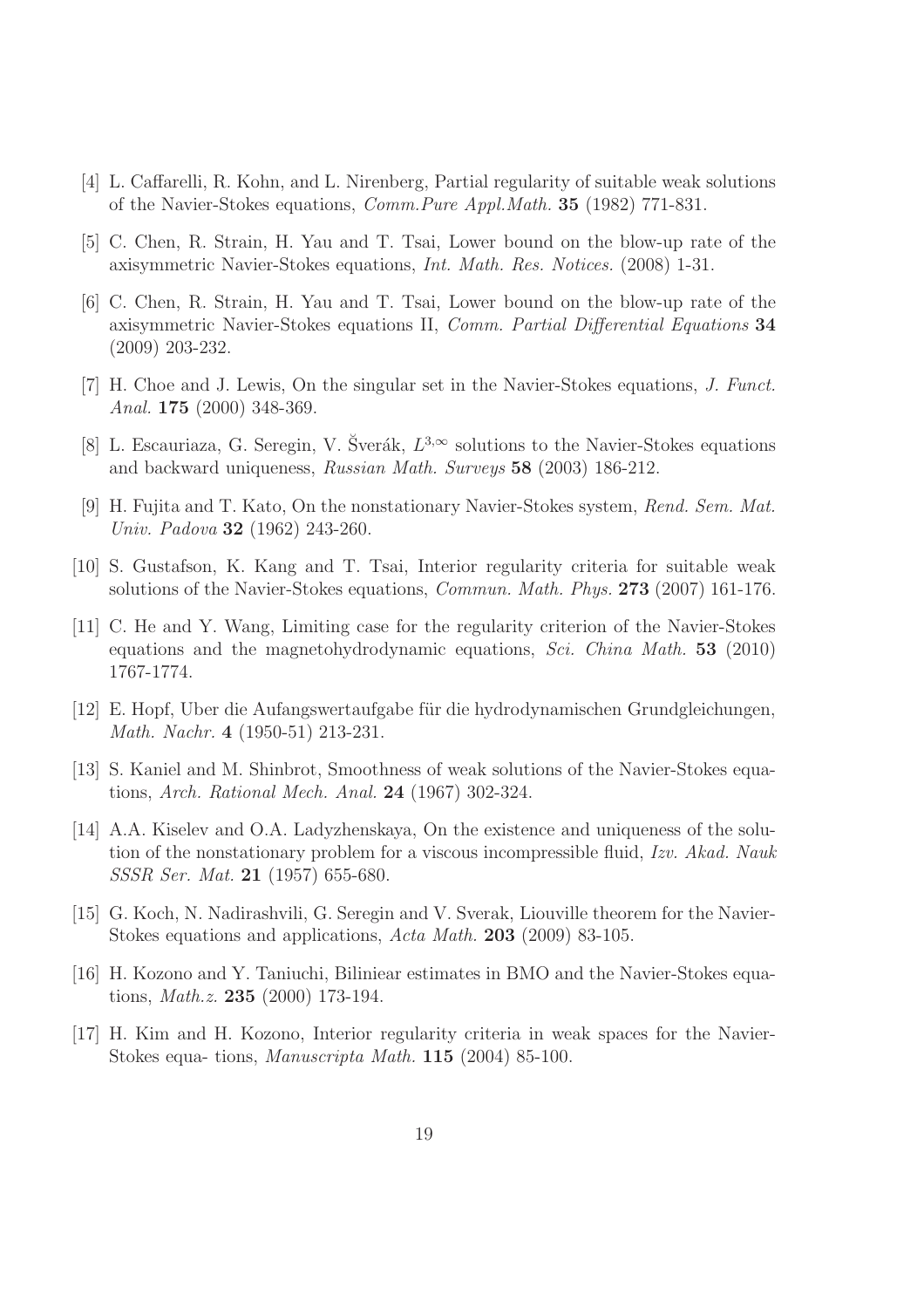- <span id="page-19-7"></span>[18] O. A. Ladyzhěnskaya and G. A. Seregin, On partial regularity of suitable weak solutions to the three-dimensional Navier-Stokes equations, J. Math. Fluid Mech. 1 (1999) 356-387.
- <span id="page-19-2"></span>[19] O.A. Ladyzhenskaya, Solution "in the large" to the boundary-value problem for the Navier-Stokes equations in two space variables. Doklady Akademii Nauk  $123(3)$ (1958) 427-429.
- <span id="page-19-3"></span>[20] O. A. Ladyzhěnskaya, Uniqueness and smoothness of generalized solutions of Navier-Stokes equations, Zap. Naučn. Sem. Leningrad. Otdel. Mat. Inst. Steklov. (LOMI) 5 (1967) 169-185.
- <span id="page-19-1"></span> $[21]$  J. Leray, Étude de diverses équations intégrales non linéaires et de quelques problémes que pose l'hydrodynamique. Gauthier-Villars (1933).
- <span id="page-19-0"></span>[22] J. Leray, Sur le mouvement d'un liquide visqueux emplissant l'espace, Acta. Math. 63 (1934) 183-248.
- <span id="page-19-11"></span>[23] K. Li, T. Ozawa and B. Wang, Dynamical behavior for the solutions of the Navier-Stokes equations, Commun. Pure Appl. Anal. 17(4) (2018) 1511-1560.
- <span id="page-19-8"></span>[24] F. H. Lin, A new proof of the Caffarelli-Kohn-Nirenberg theorem, Comm. Pure Appl. Math. 51 (1998) 241-257.
- <span id="page-19-12"></span>[25] Y. Maekawa, H. Miura and C. Prange, Estimates for the Navier-Stokes equations in the half-space for non-localized data, Anal. PDE  $13(4)$  (2020) 945-1010.
- <span id="page-19-9"></span>[26] J. Necas, M. Ruzicka and V. Sverak, On Leray's self-similar solutions of the Navier-Stokes equations, Acta Math. 176 (1996) 283-294.
- <span id="page-19-4"></span>[27] G. Prodi, Un teorema di unicità per le equazioni di Navier-Stokes, Ann. Mat. Pure Appl. 48(4) (1959) 173-182.
- <span id="page-19-5"></span>[28] V. Scheffer, Hausdorff measure and the Navier-Stokes equations, Commun. Math. *Phys.*  $55(2)$  (1977) 97-112.
- [29] V. Scheffer, The Navier-Stokes equations in space dimension four, Commun. Math. Phys.  $61(1)$  (1977) 41-68.
- <span id="page-19-6"></span>[30] V. Scheffer, The Navier-Stokes equations on a bounded domain, Commun. Math. *Phys.* **73(1)** (1980) 1-42.
- <span id="page-19-10"></span>[31] G. Seregin, A certain neccessary condition of potential blow up for Navier-Stokes equations, Commun. Math. Phys. 312(3) (2012) 833-845.